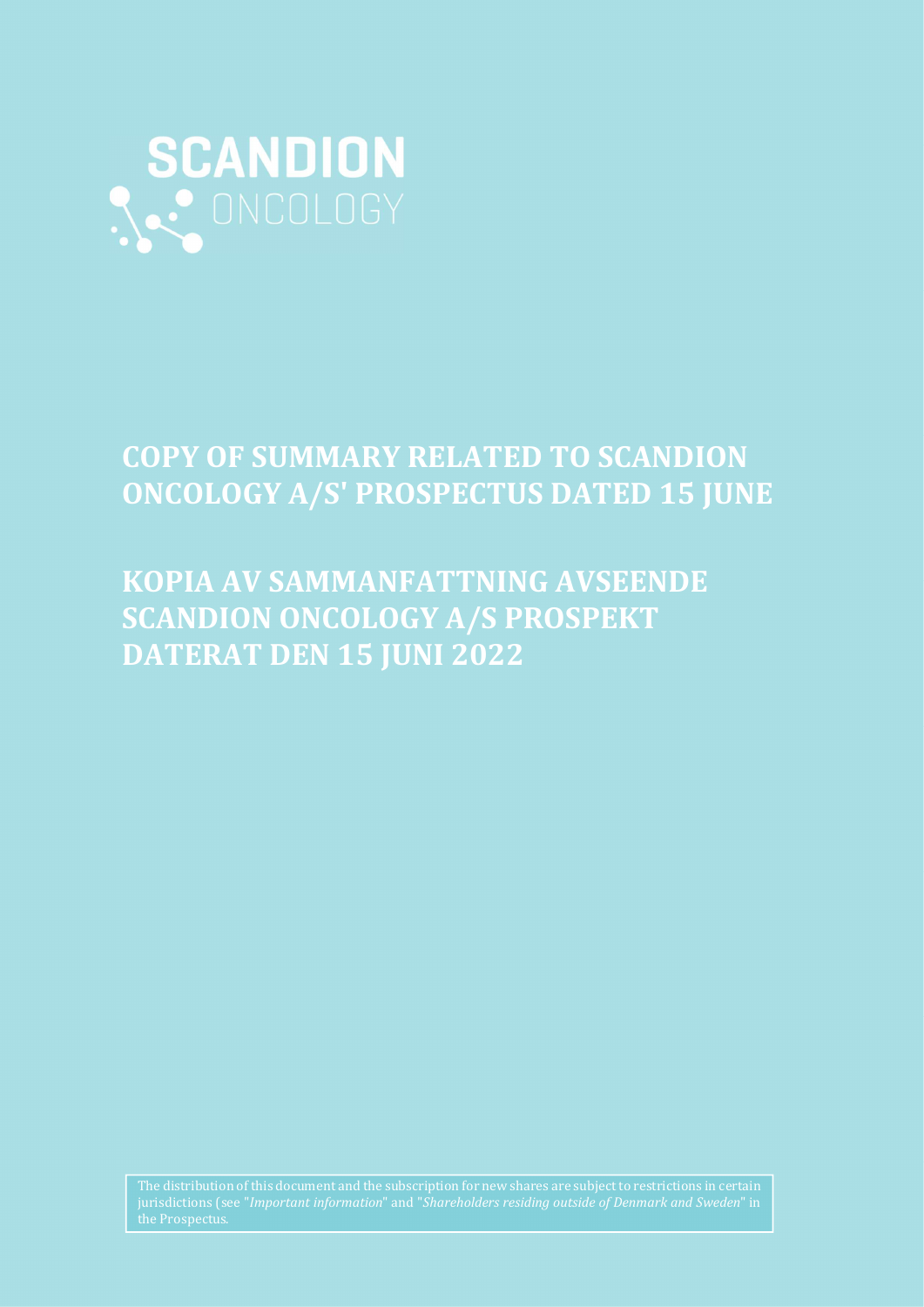

## TABLE OF CONTENTS / INNEHÅLL

### COPY OF SUMMARY .........................................................................................................................................................3

## KOPIA AV SAMMANFATTNING ....................................................................................................................................9

This separate copy of the section entitled "Summary" in the prospectus that Scandion Oncology A/S published on 15 June 2022 (the "Prospectus") is made available pursuant to Article 21(3) in Regulation (EU) 2017/1129 of the European Parliament and of the Council (the Prospectus Regulation), and does not constitute any offer of securities in Scandion Oncology A/S. Any such offer will only be made through the Prospectus, which is available on www.scandiononcology.com. Potential investors should read the Prospectus before making an investment decision in order to fully understand the potential risks associated with a decision to invest in the securities (see "Risk factors" in the Prospectus). Please also refer to "Important information" in the Prospectus.

### CERTAIN DEFINITIONS

In this copy of the Prospectus section entitled "Summary", the following definitions (in addition to the above defined terms) are used:

"BTA" refers to paid subscribed shares

"Company", "Scandion" or "Scandion Oncology" refers to Scandion Oncology A/S, reg. No. (CVR) 36613391

"DKK" refers to the official currency of Denmark

"Nasdaq First North" refers to Nasdaq First North Growth Market Sweden

"Rights Issue" refers to the offering pursuant to the Prospectus

"SEK" refers to the official currency of Sweden

Denna separata kopia av avsnittet "Sammanfattning" i det prospekt som Scandion Oncology A/S publicerade den 15 juni 2022 ("Prospektet") tillhandahålls enligt artikel 21.3 i Europaparlementets och Rådets förordning (EU) 2017/1129 (Prospektförordningen) och utgör ej något erbjudande avseende värdepapper i Scandion Oncology A/S. Sådant erbjudande lämnas endast genom Prospektet, som finns tillgängligt på www.scandiononcology.com. Investerare uppmanas att läsa Prospektet innan ett investeringsbeslut fattas för att fullt förstå de potentiella risker som är förenade med ett beslut att investera i värdepapperen (se avsnittet "Riskfaktorer" i Prospektet). Se även "Viktig information" i Prospektet.

### VISSA DEFINITIONER

I denna kopia av prospektavsnittet med titeln "Sammanfattning" används följande definitioner (i tillägg till begreppen som definieras ovan):

"BTA" avser betald tecknad aktie

"Bolaget", "Scandion" eller "Scandion Oncology" avser Scandion Oncology A/S, org. nr. (CVR) 36613391

"DKK" avser Danmarks officiella valuta

"Nasdaq First North" avser Nasdaq First North Growth Market Sweden

"Företrädesemissionen" avser erbjudandet enligt Prospektet

"SEK" avser Sveriges officiella valuta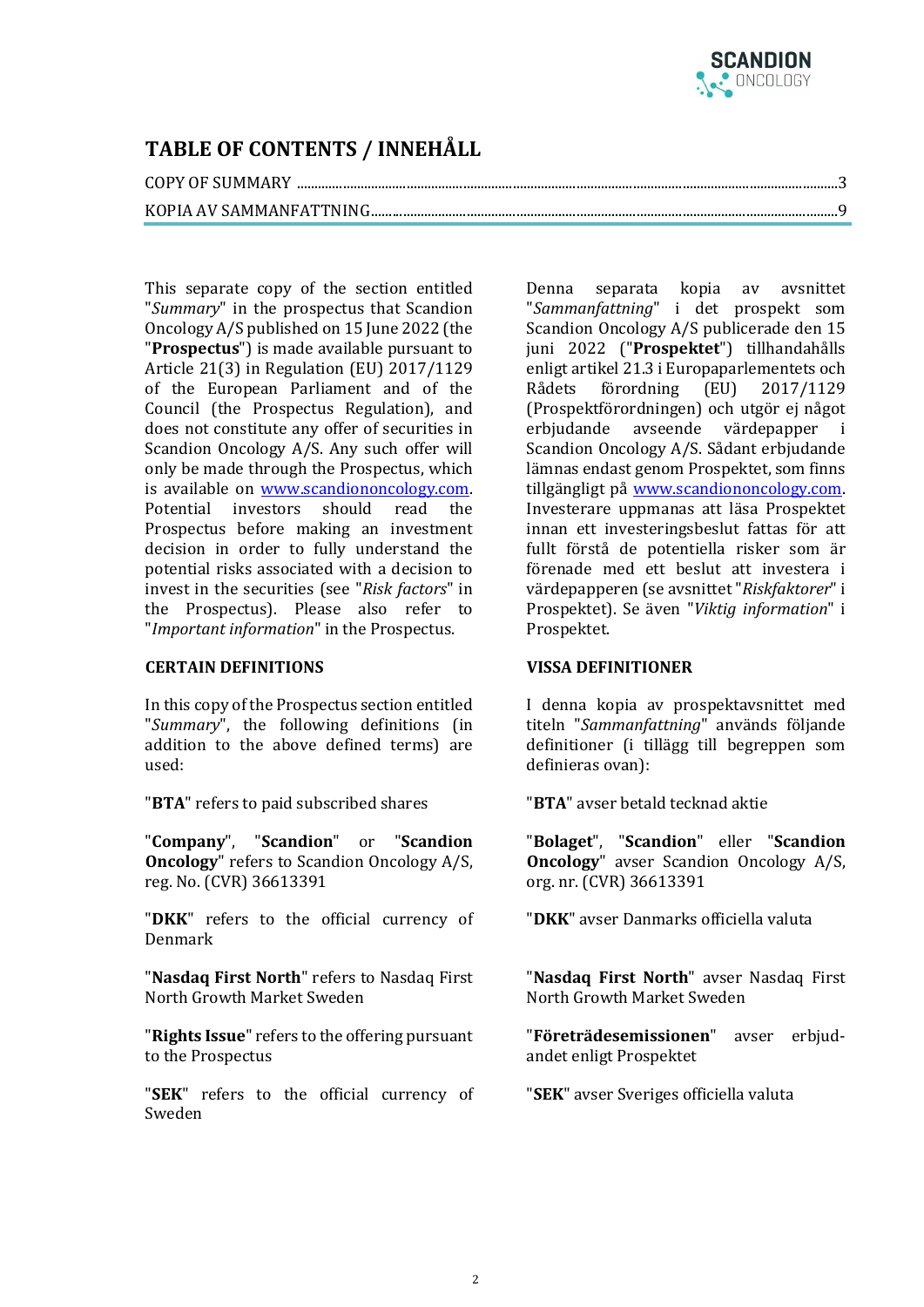

## **SUMMARY**

| <b>Introduction and warnings</b>                           |                                                                                                                                                                                                                                                                                                                                                                                                                                                                                                                                                                                                                                                                                                                                                                                                                                                                                                                                                                                       |
|------------------------------------------------------------|---------------------------------------------------------------------------------------------------------------------------------------------------------------------------------------------------------------------------------------------------------------------------------------------------------------------------------------------------------------------------------------------------------------------------------------------------------------------------------------------------------------------------------------------------------------------------------------------------------------------------------------------------------------------------------------------------------------------------------------------------------------------------------------------------------------------------------------------------------------------------------------------------------------------------------------------------------------------------------------|
| <b>Warnings</b>                                            | This summary should be read as an introduction to the Prospectus. Any decision to invest<br>in the securities should be based on a consideration of the Prospectus as a whole by the<br>investor. Investors can lose all or parts of their invested capital. If a claim related to the<br>information in this Prospectus is brought before a court of law, the investor who is plaintiff<br>under national legislation may be obliged to pay the cost of translating the Prospectus<br>before the legal proceedings commence. Civil liability attaches only to those persons who<br>have tabled the summary, including any translations thereof, but only where the summary<br>is misleading, inaccurate or inconsistent when read together with the other parts of the<br>Prospectus or where it does not provide, when read together with the other parts of the<br>Prospectus, key information in order to aid investors when considering whether to invest<br>in such securities. |
| Name and ISIN<br>code of the<br>securities                 | The Rights Issue comprises shares in Scandion Oncology A/S with ISIN code<br>DK0061031895. There is only one share class in the Company.                                                                                                                                                                                                                                                                                                                                                                                                                                                                                                                                                                                                                                                                                                                                                                                                                                              |
| <b>Identity</b> and<br>contact<br>details of the<br>issuer | Legal name: Scandion Oncology A/S<br>Reg. no: (CVR) 38613391<br>LEI code: 549300MPWDM05LZEGD09<br>Address: Fruebjergvej 3, 2100 Copenhagen, Denmark<br>Telephone: +45 38 10 20 17, website: www.scandiononcology.com                                                                                                                                                                                                                                                                                                                                                                                                                                                                                                                                                                                                                                                                                                                                                                  |
| Competent<br>authority                                     | The Danish Financial Supervisory Authority (Dk. Finanstilsynet)<br>Address: Århusgade 110, 2100 Copenhagen Ø, Denmark<br>Telephone: +45 33 55 82 82, website: www.finanstilsynet.dk                                                                                                                                                                                                                                                                                                                                                                                                                                                                                                                                                                                                                                                                                                                                                                                                   |
| <b>Prospectus</b><br>approval date                         | 15 June 2022                                                                                                                                                                                                                                                                                                                                                                                                                                                                                                                                                                                                                                                                                                                                                                                                                                                                                                                                                                          |

## Key information about the issuer

| Who is the<br>issuer of the<br>securities?                              | The issuer's domicile, legal form and law<br>Scandion Oncology A/S, reg. no. (CVR) 38613391, is a public limited liability company. The<br>Company uses the trade name SCOL. Scandion Oncology is based in Fruebjergvej 3, 2100<br>Copenhagen, Denmark. The Company was established in Denmark in accordance with<br>Danish law and conducts its business under Danish law.                                                                                                                                                                                                                                                                                                                                                                                                                                                                                                                                                                                                                                                                                                                                                                                                                                                                                                                                                                                                                                               |  |  |  |  |
|-------------------------------------------------------------------------|---------------------------------------------------------------------------------------------------------------------------------------------------------------------------------------------------------------------------------------------------------------------------------------------------------------------------------------------------------------------------------------------------------------------------------------------------------------------------------------------------------------------------------------------------------------------------------------------------------------------------------------------------------------------------------------------------------------------------------------------------------------------------------------------------------------------------------------------------------------------------------------------------------------------------------------------------------------------------------------------------------------------------------------------------------------------------------------------------------------------------------------------------------------------------------------------------------------------------------------------------------------------------------------------------------------------------------------------------------------------------------------------------------------------------|--|--|--|--|
|                                                                         | The issuer's principal activities<br>Scandion Oncology, the Cancer Drug Resistance Company, is a clinical phase II<br>biotechnology company currently developing first-in-class, oral add-on drugs to existing<br>market leading anti-cancer therapies. As add-on to standard anti-cancer therapies, it<br>introduces an effective treatment approach for cancer, which is or has become resistant<br>to anti-cancer drugs, offering the potential for better response rates, longer survival, and<br>improved quality of life. The first-in-class lead candidate, SCO-101, is currently in clinical<br>phase II. The Company is targeting cancer drug resistance in various treatment modalities<br>including chemotherapy, and immunotherapy. The Company's President and CEO is Bo<br>Rode Hansen.                                                                                                                                                                                                                                                                                                                                                                                                                                                                                                                                                                                                                     |  |  |  |  |
|                                                                         | <b>Controlling parties</b><br>Scandion Oncology has one share class. Each share entails equal rights to take part of the<br>Company's assets and income and entitles to one vote at a general meeting. Scandion<br>Oncology is not aware of any controlling parties.                                                                                                                                                                                                                                                                                                                                                                                                                                                                                                                                                                                                                                                                                                                                                                                                                                                                                                                                                                                                                                                                                                                                                      |  |  |  |  |
| What is the key<br>financial<br>information<br>regarding the<br>issuer? | Scandion Oncology is not part of a group and does not have any subsidiaries. Therefore, the<br>financial information in this Prospectus applies exclusively to Scandion Oncology. The<br>financial information incorporated by reference in this Prospectus consist of the annual<br>reports for the financial years 1 January - 31 December 2021 and 1 January - 31 December<br>2020 and interim accounts for the period 1 January $-$ 31 March 2022 with comparative<br>accounts for the period 1 January - 31 March 2021. The annual reports have been audited<br>by Scandion Oncology's auditor. The interim accounts for the period 1 January - 31 March<br>2022 with comparative accounts for the period 1 January – 31 March 2021 have not been<br>reviewed by the Company's auditor. The annual report for the financial year 2021 with<br>comparative accounts for the financial year 2020 and the interim accounts for the period 1<br>January – 31 March 2022 with comparative accounts for the period 1 January – 31 March<br>2021 have been prepared in accordance with IFRS. The annual report for the financial year<br>2020 with comparative figures for the financial year 2019 has been prepared in accordance<br>with the provisions of the Danish Financial Statements Act governing reporting class B<br>enterprises with addition of certain provisions for reporting class C. As Scandion Oncology |  |  |  |  |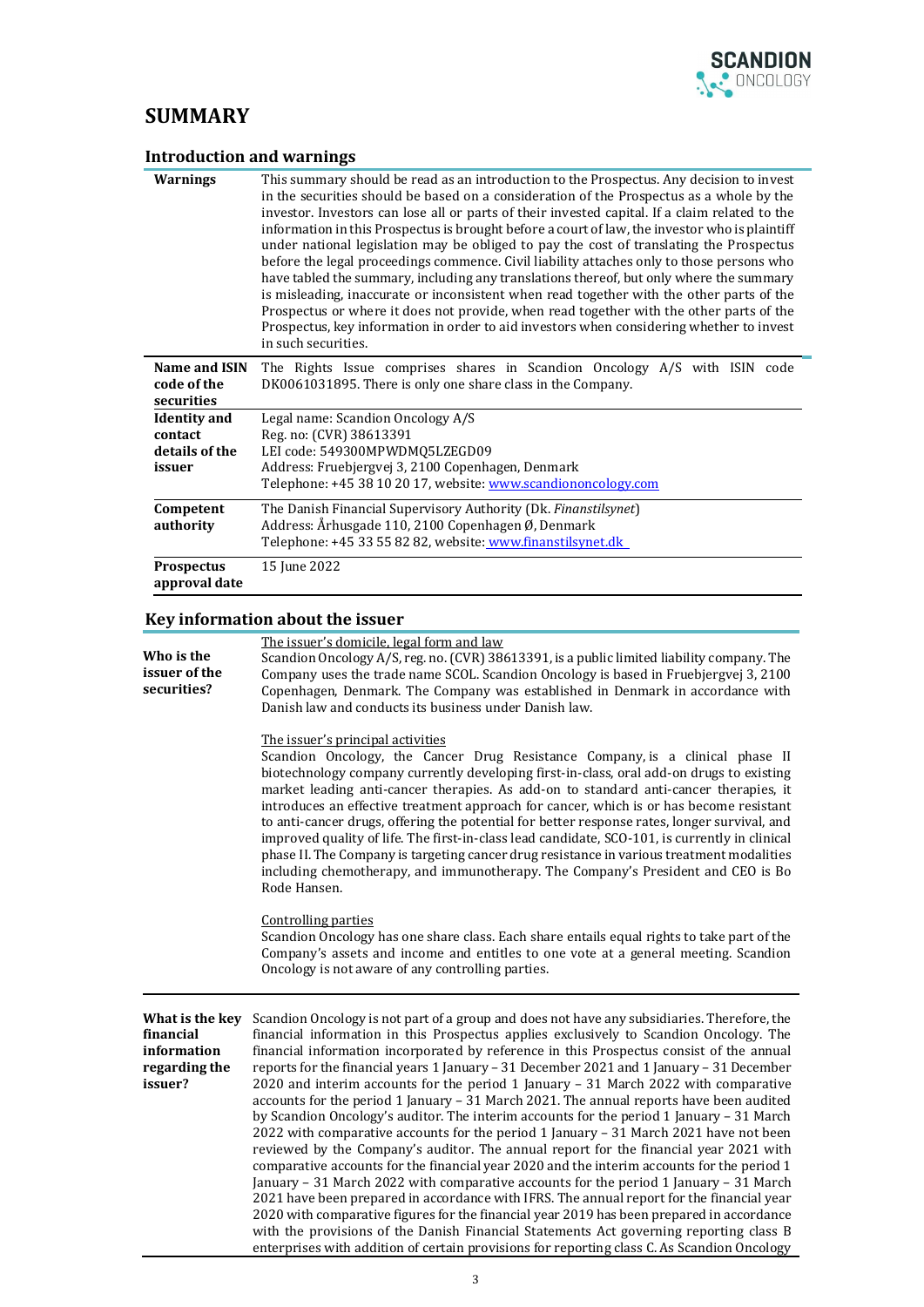has changed reporting standard from Danish GAAP to IFRS, the annual report for the financial year 2021 contains restated IFRS accounts for the financial year 2020. The accounts included in the tables below are all IFRS accounts.

| Income statement        |                                           |                                           |                                       |                                       |
|-------------------------|-------------------------------------------|-------------------------------------------|---------------------------------------|---------------------------------------|
| <b>TDKK</b>             | (Not audited)<br>01/01/2022<br>31/03/2022 | (Not audited)<br>01/01/2021<br>31/03/2021 | (Audited)<br>01/01/2021<br>12/31/2021 | (Audited)<br>01/01/2020<br>12/31/2020 |
|                         | 90                                        | 93                                        | 797                                   | 1,003                                 |
| Other operating income  | $-16,312$                                 | $-9,904$                                  | $-55,367$                             | $-23,755$                             |
| Operating loss          |                                           |                                           |                                       |                                       |
| Net loss for the period | $-12,919$                                 | $-8,855$                                  | $-51,705$                             | $-17,138$                             |
| <b>Balance sheet</b>    |                                           |                                           |                                       |                                       |
|                         | (Not audited)                             | (Not audited)                             | (Audited)                             | (Audited)                             |
| <b>TDKK</b>             | 31/03/2022                                | 31/03/2021                                | 12/31/2021                            | $\sqrt{12/31}/2020$                   |
|                         | 101,259                                   | 154,080                                   | 116,219                               | 186,721                               |
| Total assets            |                                           |                                           |                                       |                                       |
|                         | 91,672                                    | 147,101                                   | 104,541                               | 155,867                               |
| Total equity            |                                           |                                           |                                       |                                       |
| Cash flow statement     |                                           |                                           |                                       |                                       |
|                         | $CN = 1.233$                              |                                           | $CA = 324 - 33$                       | $AA = 324 - 33$                       |

|                                        | (Not audited)<br>01/01/2022 | (Not audited)<br>01/01/2021 | (Audited)<br>01/01/2021 | (Audited)<br>01/01/2020 |
|----------------------------------------|-----------------------------|-----------------------------|-------------------------|-------------------------|
| <b>TDKK</b>                            | 31/03/2022                  | 31/03/2021                  | 12/31/2021              | 12/31/2020              |
|                                        | $-17,703$                   | $-11,170$                   | -49.798                 | $-17.227$               |
| Cash flow from operating<br>activities |                             |                             |                         |                         |
|                                        | 196                         | $\mathbf{0}$                | $-485$                  | -46                     |
| Cash flow from investing<br>activities |                             |                             |                         |                         |
|                                        | $-238$                      | 150,572                     | 150,179                 | 7,666                   |
| Cash flow from financing<br>activities |                             |                             |                         |                         |

#### What are the Financing needs

key risks that are specific to the issuer?

Scandion Oncology has reported significant losses since the Company began operations and for the financial year 2021, Scandion Oncology reported a net loss of DKK 51.7 million. Scandion Oncology's clinical studies being active and those planned for the future will entail significant costs for the Company. There is a risk that delays in clinical trials/controlled studies or product development will result in that cash flow is generated later than planned or not at all. Furthermore, there is a risk that Scandion Oncology's targets will not be achieved within the timeframe determined and that it takes longer than planned to reach the milestones determined by the board of directors in the Company. A situation may arise where Scandion Oncology may need to raise additional capital in the future, depending on when and how much revenue, if any, the Company is able to generate in relation to its expenses.

Extent of the negative impact if the risks are realized: There is a risk that additional capital may not be available to the Company on commercially favorable terms or at all and there is a risk that this results in the development of the Company's products being temporarily halted or that the Company will be forced to conduct its business operations at a slower pace than desired, which can lead to delays or that the commercialization is not implemented and no revenue is obtained. There is a risk that lack of financing or failed measures will result in the Company being placed in restructuring, or in the worst case, bankruptcy. If the risks are realized, it is assessed that it could have a high impact on Scandion Oncology.

Probability that the risks are realized: The probability that the risks are realized is high.

#### Registration and licensing

Scandion has not yet received approval for any product candidate for commercial sale and, as a result, the Company has not yet generated any revenue and has incurred significant financial losses, and may continue to incur significant financial losses in the future, which makes it difficult to assess the future viability of the Company. However, the Company has obtained some defined amount of money in non-dilutive funding in connection with specific activities. In order to be able to market and sell pharmaceutical drugs, authorization must be obtained and registration take place at the appropriate agency/governmental authority in their respective markets, such as the Food and Drug Administration (FDA) in the U.S. and the European Medicines Agency (EMA) in Europe. In the event Scandion, directly or via collaborative partners, fails to obtain or maintain the requisite permits, approvals and registrations from the governmental authorities, there is a risk that the Company's ability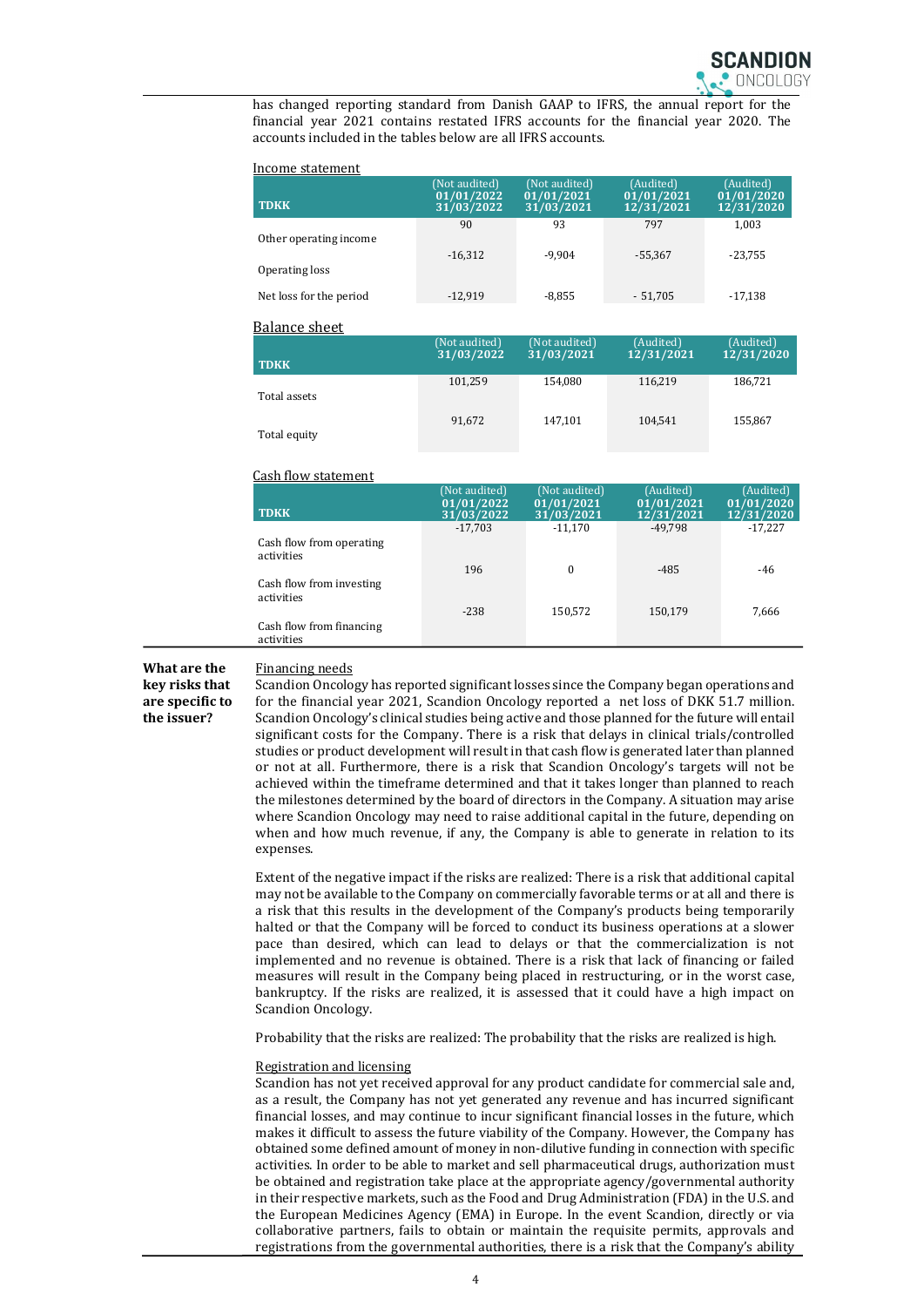to generate revenue will be inhibited. There is also a risk that observations and feedback on the Company's proposed study plans will result in delays and/or increased costs for the Company. Furthermore, applicable rules and regulations, and the interpretation of applicable rules and regulations, may change and these changes may be material. There is a risk that this will affect the Company's prerequisites for meeting regulatory requirements. There is thus a risk that Scandion, directly or via its collaborative partners, will not receive the necessary permits and registrations with governmental authorities.

Extent of the negative impact if the risks are realized: In the event that the Company does not receive the necessary permits and registrations from governmental authorities there is a risk that the Company's earnings potential and financial position will be adversely affected. If the risks are realized, it is assessed that it could have a high impact on Scandion.

Probability that the risks are realized: The probability that the risks are realized is high.

#### A Company in the development phase

The Company was formed in 2017 and has since then been engaged in research and development of new drug candidates to combat drug resistance in cancer. The Company has sustained operating losses since its inception due to the nature of its business and the Company has not yet launched any drug in the market, and therefore has not generated any revenues. There can be no assurance that any drug candidates will be approved for marketing and sale and, if approved, there can be no assurance that any drugs candidates of the Company will be commercially successful or that the Company will become profitable. The board of directors has made the assessment that the two clinical trials, one in colorectal cancer and another in pancreatic cancer need further progression before the out-licensing or sale of projects should be considered and that additional studies will likely be needed. It is not possible to forecast the Company's sales potential in advance, and in addition there is a risk that the Company will not be able to attract licensees or buyers for its drug projects.

Extent of the negative impact if the risks are realized: To become and remain profitable, the Company must succeed in developing and eventually commercializing products that generate revenue. This will require the Company to be successful in a range of challenging activities, including completing clinical trials of the Company's products or engage in revenue generating partnership with another entity. In addition, the Company aims to discover additional product candidates, to obtain regulatory approval for these product candidates and to sell, manufacture, launch, and market these product candidates. The Company is only in the early stages of these activities. The Company may never succeed in these activities and, even if it does, may never generate revenue that is significant enough to achieve profitability. If the risks are realized, it is assessed that it could have a high impact on Scandion Oncology.

Probability that the risks are realized: The probability that the risks are realized is medium.

#### Clinical trials/controlled studies

The pharmaceutical industry in general, and clinical trials in particular are associated with great uncertainty and risks regarding delays and the outcome of the studies. There is a risk that results from early clinical trials do not match results in more extensive clinical trials. Furthermore, there is a risk that Scandion Oncology's current and planned future clinical trials/controlled studies will not indicate sufficient safety and efficacy in order for the Company's product candidates to be approved or in order for the Company to be able to out-license or sell the pharmaceutical projects at a later stage. Thus, there is a risk that this leads to a reduced or a lack of funds in the Company. Since the beginning of 2020, the Company's clinical trials have to some extent been affected by the Covid-19 pandemic. A new pandemic or a major increase in hospitalized patients due to a pandemic, may delay clinical drug trials and entail increased expenses for clinical drug trials.

Extent of the negative impact if the risks are realized: Any failure or delay in the conduct of clinical trials/controlled studies for any of the Company's product candidates, for any reason, may prevent it from obtaining regulatory approval or commercializing product candidates on a timely basis, or at all, which would require the Company to incur additional costs and delay receipt of any product revenue. If the risks are realized, it is assessed that it could have a high impact on Scandion Oncology.

Probability that the risks are realized: The probability that the risks are realized is medium.

#### Development costs

Scandion Oncology expects to continue to develop and further develop products within its area of business. It is not possible to predict the exact time and costs for the development of the Company's product candidates. This means that there is a risk that a planned product development will be more costly than planned.

Extent of the negative impact if the risks are realized: If the development of a new product takes a longer period of time than projected, there is a risk that this will lead to increased development costs and thereby a reduced operating profit for the Company. If the risks are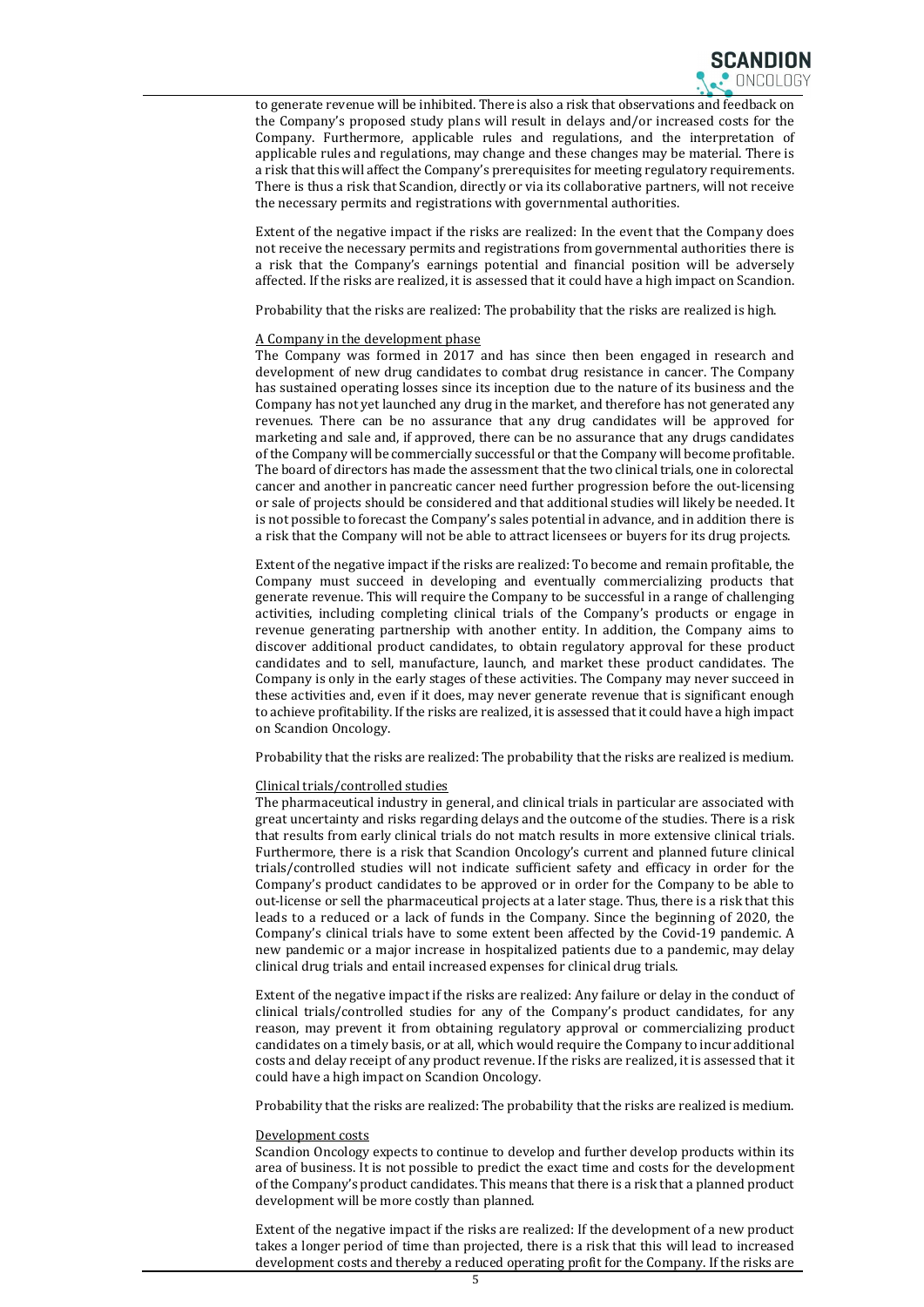realized, it is assessed that it could have a high impact on Scandion Oncology.

Probability that the risks are realized: The probability that the risks are realized is medium.

#### **Competitors**

Some of Scandion Oncology's competitors and potential future competitors include multinational companies with significant financial resources. There is a risk that substantial investment and product development by a competitor will result in a less favorable situation in terms of sales or revenue opportunities, as the competitor may develop products that outperform the Company's products and thereby takes market shares from the Company. Furthermore, Scandion Oncology is operating in a field with substantial global competition and swift technological advances which could mean that the competitors of the Company may develop other treatments for indications similar to those being developed by the Company and/or that such competitors may be able to commercialize such treatments more successfully than the Company, if such companies decide to establish themselves within the same business area as the Company's.

Extent of the negative impact if the risks are realized: In the event competitors develop products with better function and/or better quality, there is a risk that the Company's sales and profits would decrease. If the risks are realized, it is assessed that it could have a high impact on Scandion Oncology.

Probability that the risks are realized: The probability that the risks are realized is medium.

#### Product liability

Since Scandion Oncology operates in the pharmaceutical industry, risks associated with product liability are present. There is a risk that the Company will be held liable for an eventual event in clinical trials, even in cases where clinical trials are conducted by an external third party, or otherwise from development, marketing and sale of the Company's product candidates, if approved and commercialized. Litigation would be time-consuming for the Company's management and could entail significant costs and losses, which could adversely affect the Company's business, results of operations and cash flows. There is no guarantee that the Company will be successful in defending future litigation or similar matters brought under various laws.

Extent of the negative impact if the risks are realized: In the event an incident does occur in a clinical trial or in connection with the development, marketing and sale of the Company's product candidates, if approved and commercialized, and if Scandion Oncology would be held liable for this, there is a risk that the Company's insurance coverage may not be sufficiently adequate to fully cover any future legal claims and there can be no assurance that the Company's insurance coverage will continue to be available on reasonable commercial terms or continue to be adequate. There is a risk that this negatively affects the Company, both in terms of reputation as well as financially. If the risks are realized, it is assessed that it could have a high impact on Scandion Oncology.

Probability that the risks are realized: The probability that the risks are realized is medium.

#### Key information about the securities

| What are the<br>main features<br>of the<br>securities? | Type, class and ISIN of the securities<br>Scandion Oncology's shares with ISIN code DK0061031895 are traded on Nasdaq First<br>North. The ticker for the share is SCOL. The newly issued shares in the Rights Issue will be<br>traded in the same ISIN code as the shares already admitted to trading. There is only one<br>share class in the Company. |
|--------------------------------------------------------|---------------------------------------------------------------------------------------------------------------------------------------------------------------------------------------------------------------------------------------------------------------------------------------------------------------------------------------------------------|
|                                                        | Currency, nominal value and number of securities<br>The shares are denominated in DKK. The Company's registered share capital amounts to<br>DKK 2,361,962.484 divided into 32,135,544 shares on the date of this Prospectus. All shares<br>are fully paid, and the nominal value per share is DKK 0.0735.                                               |
|                                                        | Rights attached to the securities<br>All shares in the Company are entitled to dividend. Each share has one vote and each<br>shareholder can vote for their full number of shares without any limitations. All shares carry<br>equal rights.                                                                                                            |
|                                                        | Transferability of the securities<br>The shares in Scandion Oncology are not subject to any transfer restrictions.                                                                                                                                                                                                                                      |
|                                                        | Previous dividends and dividend policy<br>Historically no dividends have been paid by Scandion Oncology. Scandion Oncology is<br>currently in a development phase and potential surplus is planned to be invested in the<br>development of the Company.                                                                                                 |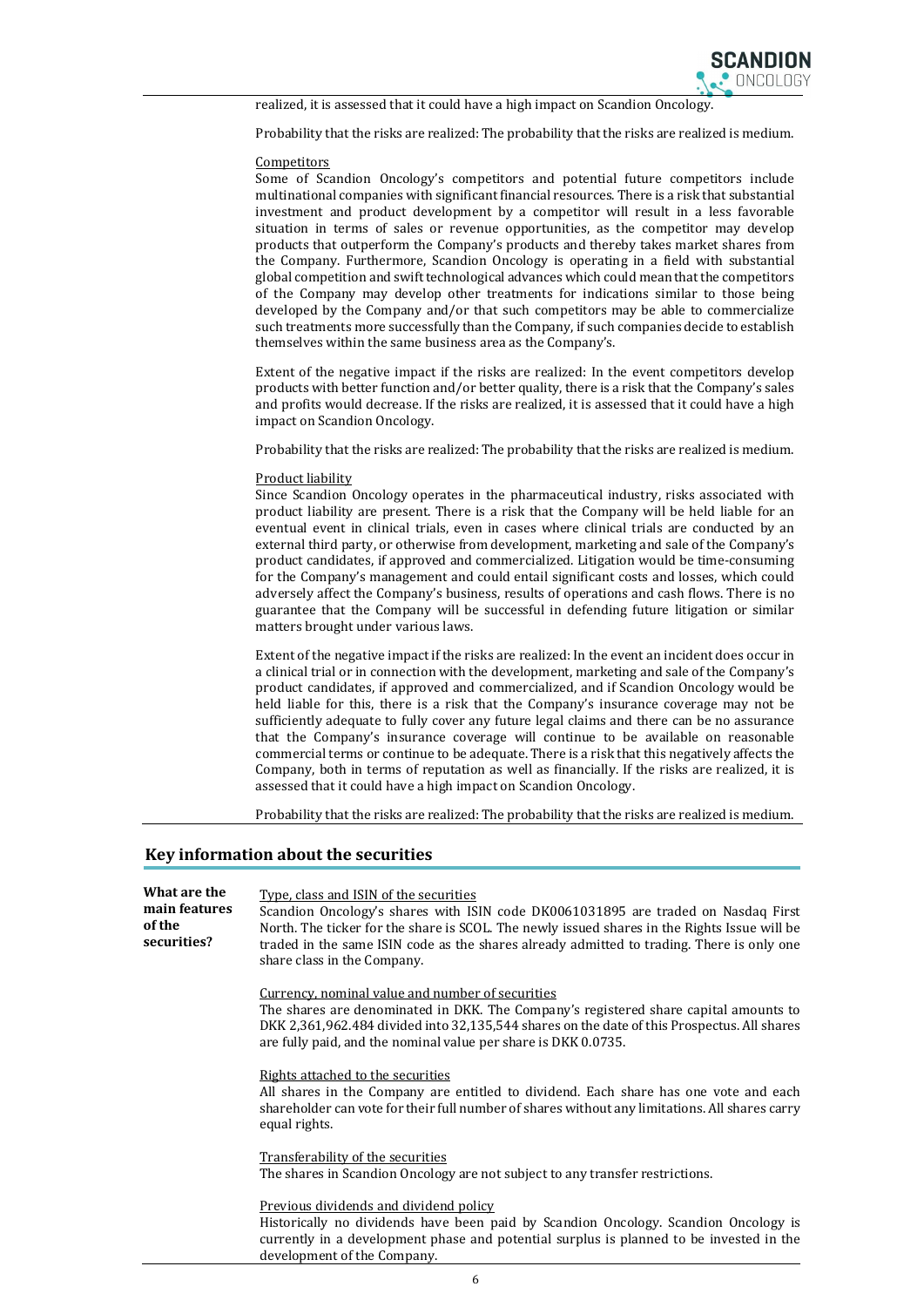

| Where will<br>the<br>securities be<br>traded?                        | Scandion Oncology's share is traded on Nasdaq First North and the newly issued shares in<br>the Rights Issue will be admitted to trading on Nasdaq First North. Nasdaq First North is a<br>multilateral trading facility registered as an SME Growth Market. Companies that are listed<br>on Nasdaq First North have undertaken to adhere to Nasdaq First North's listing<br>agreement. Nasdaq First North is not a regulated market.                                                                                                                                                                                                                                                                                                                                                                                                                                                                                                                                                                                                                                                                                                                                                                                                                                                                                                                                                                                                                                                                                                                                                                                                                                                                                                                                                                                                                                                                                                                                                                                                                                                                                                                                                                                                                                                                                                                                                                                                                                                                                                                                         |
|----------------------------------------------------------------------|-------------------------------------------------------------------------------------------------------------------------------------------------------------------------------------------------------------------------------------------------------------------------------------------------------------------------------------------------------------------------------------------------------------------------------------------------------------------------------------------------------------------------------------------------------------------------------------------------------------------------------------------------------------------------------------------------------------------------------------------------------------------------------------------------------------------------------------------------------------------------------------------------------------------------------------------------------------------------------------------------------------------------------------------------------------------------------------------------------------------------------------------------------------------------------------------------------------------------------------------------------------------------------------------------------------------------------------------------------------------------------------------------------------------------------------------------------------------------------------------------------------------------------------------------------------------------------------------------------------------------------------------------------------------------------------------------------------------------------------------------------------------------------------------------------------------------------------------------------------------------------------------------------------------------------------------------------------------------------------------------------------------------------------------------------------------------------------------------------------------------------------------------------------------------------------------------------------------------------------------------------------------------------------------------------------------------------------------------------------------------------------------------------------------------------------------------------------------------------------------------------------------------------------------------------------------------------|
| What are the<br>key risks that<br>are specific to<br>the securities? | The Company's securities may fluctuate in value and liquidity<br>An investor should note that an investment in the Company's securities is associated with<br>risks. Listed securities are at times affected by significant price- and volume fluctuations<br>that are not connected to the Company's result development. During the period 1 January<br>to 31 March 2022 the closing price of the Company's share has been SEK 13.0 at the lowest<br>and SEK 19.0 at the highest. The price development of the securities is dependent on<br>multiple factors, some of which are company specific, while others are related to the stock<br>market in general. Hence, there is no guarantee regarding the future price development<br>of the Company's securities, why the value of the investment may increase as well as<br>decrease. Limited liquidity in the Company's securities may also entail price fluctuations.<br>There is a risk that the Company's securities cannot be sold for a price acceptable for the<br>holders, or at all, at any time.<br>Trading in subscription rights and paid subscribed shares (BTA) may be limited<br>Those who were registered as shareholders in Scandion Oncology on the record date<br>receive subscription rights in proportion to their existing shareholdings. The subscription<br>rights are expected to have an economic value that only can benefit the holder if he or she<br>either exercises them to subscribe for new shares no later than 1 July 2022 or sells them<br>no later than 28 June 2022. After 1 July 2022, unexercised subscription rights will be<br>removed, without prior notification, from the holder's securities account and the holder<br>will thus, in full, be deprived of the expected economic value of the subscription rights.<br>Both subscription rights of and BTAs which, after payment, are booked into the securities<br>account of those who subscribed for new shares, will be subject to trading on Nasdaq First<br>North for a limited period of time. Trading in these instruments may be limited, which<br>may cause problems to individual holders in selling their subscription rights and/or BTA<br>and thereby mean that the holders will not be able to compensate themselves for the<br>economic dilution effect that the Rights Issue carries as well as during the period when<br>trading in BTA is expected to take place on Nasdaq First North (16 June 2022 until the<br>Danish Business Authority has registered the Rights Issue). Investors also thereby risks |
|                                                                      | being unable to realize the value of their BTAs. Such circumstances would entail a<br>significant risk for single investors. Limited liquidity could also enhance fluctuations in<br>the market price of subscription rights and/or BTAs. Consequently, pricing of these<br>instruments risks to be incorrect or misleading.                                                                                                                                                                                                                                                                                                                                                                                                                                                                                                                                                                                                                                                                                                                                                                                                                                                                                                                                                                                                                                                                                                                                                                                                                                                                                                                                                                                                                                                                                                                                                                                                                                                                                                                                                                                                                                                                                                                                                                                                                                                                                                                                                                                                                                                  |

## Key information about the Rights Issue

| Under which<br>conditions and<br>timetable can I<br>invest in this<br>security? | Preferential rights<br>Those who on the record date, 13 June 2022, were registered as shareholders of<br>Scandion have preferential rights to subscribe for new shares in the Rights Issue. For one<br>(1) existing share held on the record date the holder receives one (1) subscription right.<br>Three (3) subscription rights entitle to subscription for one (1) new share.                                                     |
|---------------------------------------------------------------------------------|---------------------------------------------------------------------------------------------------------------------------------------------------------------------------------------------------------------------------------------------------------------------------------------------------------------------------------------------------------------------------------------------------------------------------------------|
|                                                                                 | Subscription price<br>The subscription price per new share is SEK 8.75. No broker commission will be charged.                                                                                                                                                                                                                                                                                                                         |
|                                                                                 | Record date<br>The record date at Euroclear Sweden to determine which persons are entitled to receive<br>subscription rights in the Rights Issue was 13 June 2022. The last day of trading in shares<br>in the Company inclusive of the right to participate in the Rights Issue was 9 June 2022.<br>The first day of trading in shares in the Company exclusive of the right to participate in<br>the Rights Issue was 10 June 2022. |
|                                                                                 | Subscription period<br>Subscription of new shares with subscription rights will take place during the period<br>from and including 16 June 2022 up to and including 1 July 2022.                                                                                                                                                                                                                                                      |
|                                                                                 | Trading with subscription rights<br>The subscription rights will be traded on Nasdaq First North during the period from and<br>including 16 June 2022 up to and including 28 June 2022.                                                                                                                                                                                                                                               |
|                                                                                 | Dilution effect from the Rights Issue                                                                                                                                                                                                                                                                                                                                                                                                 |

Provided that the Rights Issue is fully subscribed, the number of shares will increase by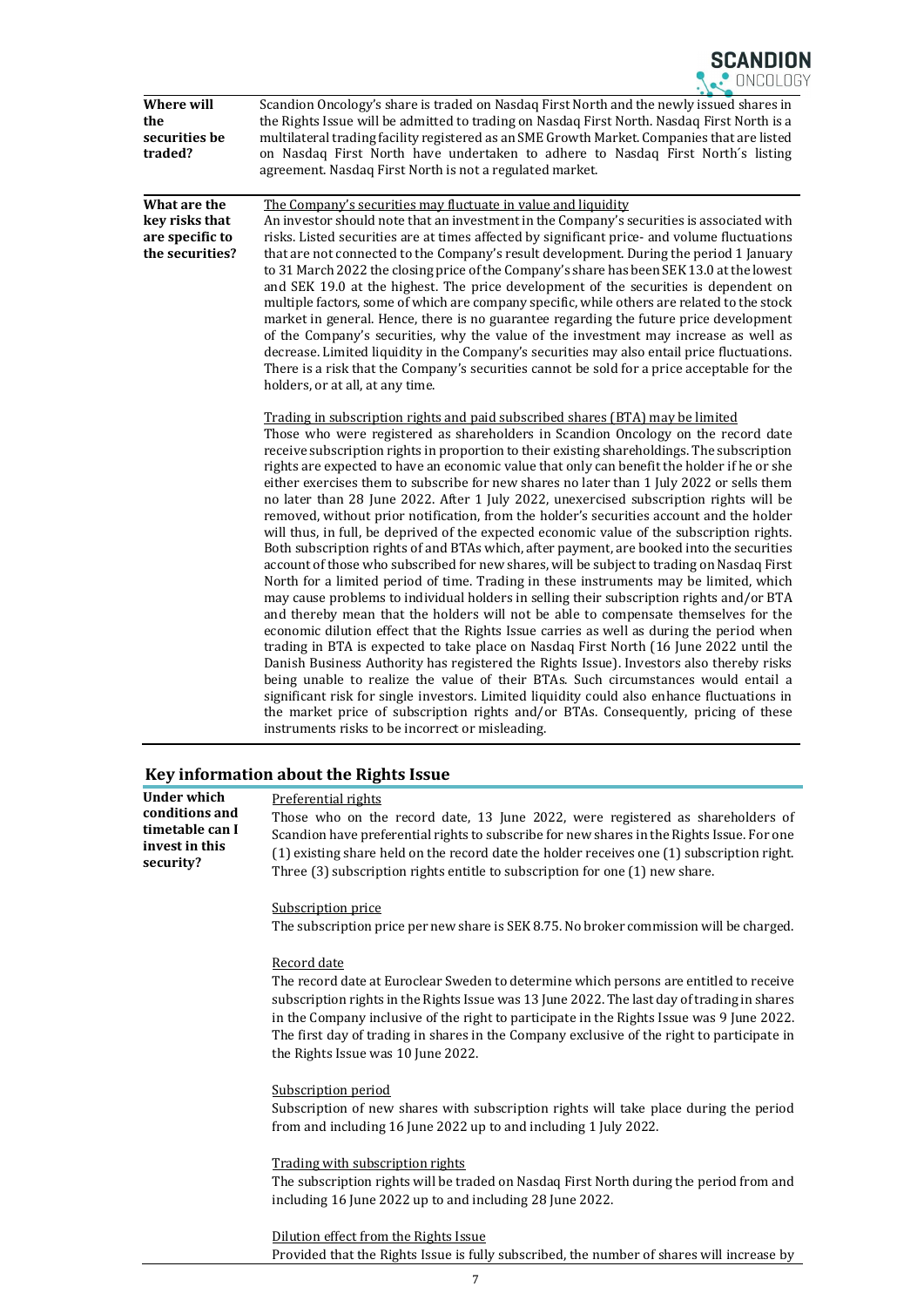|                                                     | a total of 10,711,848 new shares. Shareholders who choose not to participate in the<br>Rights Issue will have their ownership interest diluted by approximately 25 percent.                                                                                                                                                                                                                                                                                                                                                                                                                                                                                                                                                                                                                                                                                                                                                                                                                                                                                                                                                                                                                                                                                                                                                                                                                                                                                                                                                                                                                                                                                   |
|-----------------------------------------------------|---------------------------------------------------------------------------------------------------------------------------------------------------------------------------------------------------------------------------------------------------------------------------------------------------------------------------------------------------------------------------------------------------------------------------------------------------------------------------------------------------------------------------------------------------------------------------------------------------------------------------------------------------------------------------------------------------------------------------------------------------------------------------------------------------------------------------------------------------------------------------------------------------------------------------------------------------------------------------------------------------------------------------------------------------------------------------------------------------------------------------------------------------------------------------------------------------------------------------------------------------------------------------------------------------------------------------------------------------------------------------------------------------------------------------------------------------------------------------------------------------------------------------------------------------------------------------------------------------------------------------------------------------------------|
|                                                     | Costs for the Rights Issue<br>Scandion Oncology's costs in connection with the Rights Issue are estimated to amount<br>to approximately SEK 17 million and will be borne by Scandion Oncology.                                                                                                                                                                                                                                                                                                                                                                                                                                                                                                                                                                                                                                                                                                                                                                                                                                                                                                                                                                                                                                                                                                                                                                                                                                                                                                                                                                                                                                                                |
|                                                     | Allotment of new shares subscribed for without subscription rights<br>Investors are offered the possibility to subscribe for shares without subscription rights.<br>In the event that all shares are not subscribed for with subscription rights before the<br>expiry of the subscription period, the remaining shares will, without compensation to<br>the holders of unexercised subscription rights, be allotted to such existing shareholders<br>and qualified investors having made binding undertakings to subscribe for remaining<br>shares without subscription rights. In case of oversubscription of the remaining shares,<br>the remaining shares will be allocated according to apportionment keys determined by<br>the board of directors.                                                                                                                                                                                                                                                                                                                                                                                                                                                                                                                                                                                                                                                                                                                                                                                                                                                                                                       |
| Why is this<br><b>Prospectus being</b><br>produced? | Motives and use of the proceeds<br>During 2021, Scandion Oncology has reached several important milestones. The<br>Company's President & CEO Bo Rode Hansen, a seasoned top executive and life science<br>entrepreneur, has managed to attract a number of senior industry experts to the<br>Company. The senior executive management has been significantly strengthened with<br>COO, Maj Hedtjärn and CFO, Johnny Stilou joining the team. Most recently Alfredo Zurlo<br>joined as new CMO in May 2022. Scandion Oncology is now on the path towards<br>important value inflecting milestones in the clinical programs, aiming to increase<br>benefit for patients and create shareholder value. The Company will use the proceeds<br>from the Rights Issue to further create shareholder value and to bring Scandion<br>Oncology's candidates towards commercialization.                                                                                                                                                                                                                                                                                                                                                                                                                                                                                                                                                                                                                                                                                                                                                                                  |
|                                                     | According to the board of directors' assessment, the existing working capital is not<br>sufficient for the next 12 months. Working capital is the amount of cash and other assets<br>a business has available after all its current liabilities are accounted for. In order to<br>provide additional working capital to Scandion Oncology, the board of directors has<br>resolved on the Rights Issue to finance the Company's development. The Company's<br>liquidity forecast of cash flows, together with available cash and cash equivalents,<br>indicates that the available working capital is expected to run out in March 2023, and<br>that the working capital deficit amounts to approximately a maximum of SEK 30 million<br>during the coming twelve-month period.                                                                                                                                                                                                                                                                                                                                                                                                                                                                                                                                                                                                                                                                                                                                                                                                                                                                                |
|                                                     | The net proceeds of approximately SEK 76.7 million from the Rights Issue are intended<br>to finance the Company's operations in 2023 which includes the following activities:<br>Scandion will use the proceeds from the Rights Issue to approximately double the<br>commercial potential of its lead asset, SCO-101, in metastatic colorectal cancer (mCRC).<br>This will be done by moving up the lines of treatment and expanding the patient<br>population to also include patients with RAS mutated tumors. In order to prepare for<br>this, we plan to explore optimized dose schedules for SCO-101 and standard of care for<br>earlier lines of treatment. These activities will help to jump-start the activities for a<br>future multi-arm randomized study aimed to position the combination of SCO-101 and<br>chemotherapy also in earlier stages of disease, in mCRC or potentially other indications<br>(approximately 80% of the net proceeds will be used for these activities).<br>Scandion Oncology is further planning to conduct pre-clinical development to explore<br>$\bullet$<br>and position the use of SCO-101 and other candidates in combination with e.g.<br>immunotherapy and chemotherapy (approximately 15% of the net proceeds will be<br>used for these activities).<br>A minority of the proceeds is expected to finance the overall development of Scandion<br>$\bullet$<br>as a listed clinical stage biotech company and attractive investment case also for<br>institutional investors. This includes up-listing to the Nasdaq main market<br>(approximately 5% of the net proceeds will be used for these activities). |
|                                                     | Conflicts of interest<br>Redeye AB provides financial advice and other services to the Company in connection with<br>the Rights Issue. Redeye AB (as well as related companies) have provided, and may in the<br>future provide, various financial, investment, commercial and other services to the<br>Company for which Redeye AB has received, or may receive, remuneration. The Company<br>assess that there are no conflicts of interests regarding the Rights Issue.                                                                                                                                                                                                                                                                                                                                                                                                                                                                                                                                                                                                                                                                                                                                                                                                                                                                                                                                                                                                                                                                                                                                                                                    |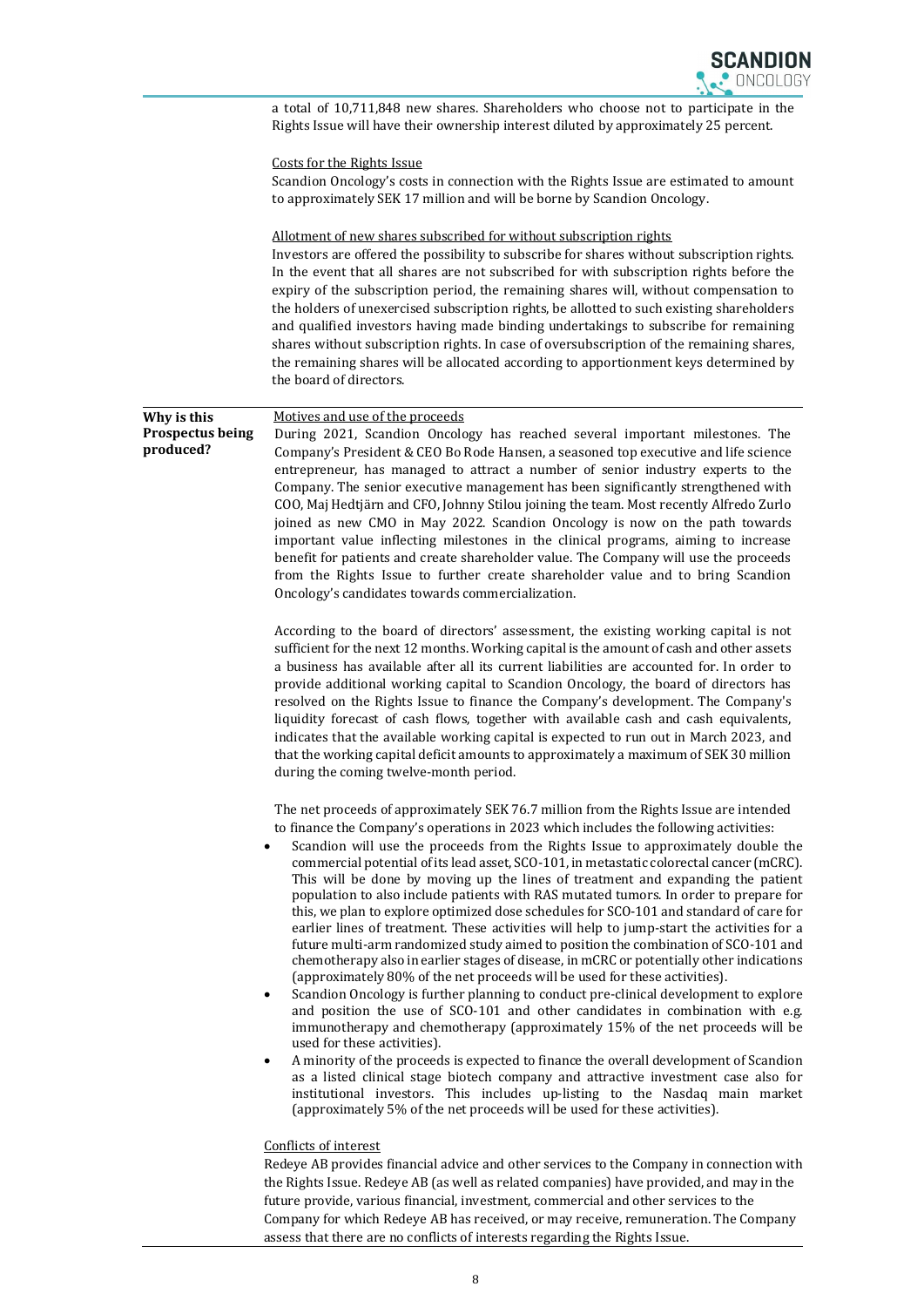## SAMMANFATTNING

## Introduktion och varningar

| Varningar                                | Denna sammanfattning bör läsas som en introduktion till EU-tillväxtprospektet. Alla<br>beslut om att investera i värdepapperen bör grundas på att investeraren studerar hela<br>Prospektet. Investeraren kan förlora hela eller delar av sitt investerade kapital. Om ett<br>yrkande relaterat till information i ett EU-tillväxtprospekt görs i domstol kan den<br>investerare som är kärande enligt nationell lagstiftning i medlemsstaterna bli tvungen<br>att betala kostnaden för att översätta EU-tillväxtprospektet innan de rättsliga<br>förfarandena inleds. Civilrättsligt ansvar omfattar enbart de personer som har<br>presenterat sammanfattningen, inklusive översättningen av denna, men enbart om<br>sammanfattningen är vilseledande, felaktig eller inkonsekvent jämfört med de andra<br>delarna av EU-tillväxtprospektet eller om den tillsammans med andra delar av EU-<br>tillväxtprospektet inte ger den nyckelinformation som investerare behöver vid beslut<br>om huruvida de ska investera i de berörda värdepapperen. |
|------------------------------------------|-------------------------------------------------------------------------------------------------------------------------------------------------------------------------------------------------------------------------------------------------------------------------------------------------------------------------------------------------------------------------------------------------------------------------------------------------------------------------------------------------------------------------------------------------------------------------------------------------------------------------------------------------------------------------------------------------------------------------------------------------------------------------------------------------------------------------------------------------------------------------------------------------------------------------------------------------------------------------------------------------------------------------------------------------|
| Värdepapperens<br>namn och ISIN-<br>kod  | Företrädesemissionen består av aktier i Scandion Oncology A/S med ISIN-kod<br>DK0061031895. Det finns endast ett aktieslag i Bolaget.                                                                                                                                                                                                                                                                                                                                                                                                                                                                                                                                                                                                                                                                                                                                                                                                                                                                                                           |
| <b>Identitet</b> och<br>kontaktuppgifter | Företagsnamn: Scandion Oncology A/S<br>Org. nr: (CVR) 38613391<br>LEI-kod: 549300MPWDMQ5LZEGD09<br>Adress: Fruebjergvej 3, 2100 Köpenhamn, Danmark<br>Telefonnummer: +45 38 10 20 17, webbplats: www.scandiononcology.com                                                                                                                                                                                                                                                                                                                                                                                                                                                                                                                                                                                                                                                                                                                                                                                                                       |
| <b>Behörig</b><br>myndighet              | Danska Finansinspektionen (Dk. Finanstilsynet)<br>Adress: Århusgade 110, 2100 Köpenhamn Ø, Danmark<br>Telefonnummer: +45 33 55 82 82, webbplats: www.finanstilsynet.dk                                                                                                                                                                                                                                                                                                                                                                                                                                                                                                                                                                                                                                                                                                                                                                                                                                                                          |
| Godkännandedat<br>um för Prospektet      | 15 juni 2022                                                                                                                                                                                                                                                                                                                                                                                                                                                                                                                                                                                                                                                                                                                                                                                                                                                                                                                                                                                                                                    |

## Nyckelinformation om emittenten

| Vem är emittent<br>av<br>värdepapperen?        | Emittentens hemvist, legala form och jurisdiktion<br>Scandion Oncology A/S, org. nr. (CVR) 38613391, är ett publikt aktiebolag. Bolaget har<br>kortnamnet SCOL. Scandion Oncologys huvudkontor ligger på Fruebjergvej 3, 2100<br>Köpenhamn, Danmark. Bolaget grundades i Danmark i enlighet med dansk rätt och dess<br>verksamhet bedrivs i enlighet med dansk rätt.                                                                                                                                                                                                                                                                                                                                                                                                                                                                                                                                                                                                                                                                                                                                                                                                                                                                                                                                                                                                                                   |  |  |  |  |
|------------------------------------------------|--------------------------------------------------------------------------------------------------------------------------------------------------------------------------------------------------------------------------------------------------------------------------------------------------------------------------------------------------------------------------------------------------------------------------------------------------------------------------------------------------------------------------------------------------------------------------------------------------------------------------------------------------------------------------------------------------------------------------------------------------------------------------------------------------------------------------------------------------------------------------------------------------------------------------------------------------------------------------------------------------------------------------------------------------------------------------------------------------------------------------------------------------------------------------------------------------------------------------------------------------------------------------------------------------------------------------------------------------------------------------------------------------------|--|--|--|--|
|                                                | Emittentens huvudsakliga verksamhet<br>Scandion Oncology, "the Cancer Drug Resistance Company", är ett kliniskt<br>bioteknikföretag i fas-II som utvecklar förstklassiga orala tilläggsläkemedel till befintliga<br>marknadsledande cancerterapier. Som tillägg till standardbehandlingar mot cancer<br>introducerar Bolaget en effektiv behandlingsmetod för cancerpatienter som är, eller har<br>blivit resistent, mot cancerläkemedel, vilket skapar förutsättningar för bättre<br>mottaglighetsfrekvens, längre överlevnad och förbättrad livskvalitet. Bolagets<br>huvudkandidat, SCO-101, befinner sig för närvarande i klinisk fas-II. Bolaget riktar sig mot<br>cancerläkemedelsresistens inom ramen för olika behandlingsmetoder, inklusive<br>kemoterapi och immunterapi. Bolagets VD är Bo Rode Hansen.                                                                                                                                                                                                                                                                                                                                                                                                                                                                                                                                                                                     |  |  |  |  |
|                                                | Kontrollerande part<br>Scandion Oncology har ett aktieslag. Varje aktie ger lika rätt till Bolagets tillgångar och<br>vinster och berättigar till en röst vid bolagsstämman. Såvitt Scandion Oncology känner till<br>är Bolaget inte kontrollerat av någon enskild part.                                                                                                                                                                                                                                                                                                                                                                                                                                                                                                                                                                                                                                                                                                                                                                                                                                                                                                                                                                                                                                                                                                                               |  |  |  |  |
| Vilken är<br>emittentens<br>finansiella<br>on? | Scandion Oncology ingår inte i en koncern och har inga dotterbolag. Därmed avser den<br>finansiella informationen i detta prospekt uteslutande Scandion Oncology. Den finansiella<br>information som införlivas genom hänvisning i detta Prospekt är Bolagets årsredovisningar<br>nyckelinformati för räkenskapsåren 1 januari - 31 december 2021 och 1 januari - 31 december 2020 samt<br>delårsrapporten för perioden 1 januari - 31 mars 2022 med jämförelsesiffror för perioden<br>1 januari - 31 mars 2021. Årsredovisningarna har reviderats av Scandion Oncologys revisor.<br>Delårsrapporten för perioden 1 januari - 31 mars 2022 med jämförelsesiffror för perioden<br>1 januari - 31 mars 2021 har inte granskats av Bolagets revisor. Årsredovisningen för<br>räkenskapsåret 2021 med jämförelsesiffror för räkenskapsåret 2020 och delårsrapporten<br>för perioden 1 januari - 31 mars 2022 med jämförelsesiffror för perioden 1 januari - 31<br>mars 2021 har upprättats i enlighet med IFRS. Årsredovisningen för räkenskapsåret 2020<br>med jämförelsesiffror för räkenskapsåret 2019 har upprättats i enlighet med<br>bestämmelserna i den danska årsredovisningslagen avseende klass-B verksamheter samt<br>vissa bestämmelser avseende klass-C verksamheter. Eftersom Scandion Oncology har bytt<br>redovisningsstandard från Danska GAAP till IFRS innehåller årsredovisningen för |  |  |  |  |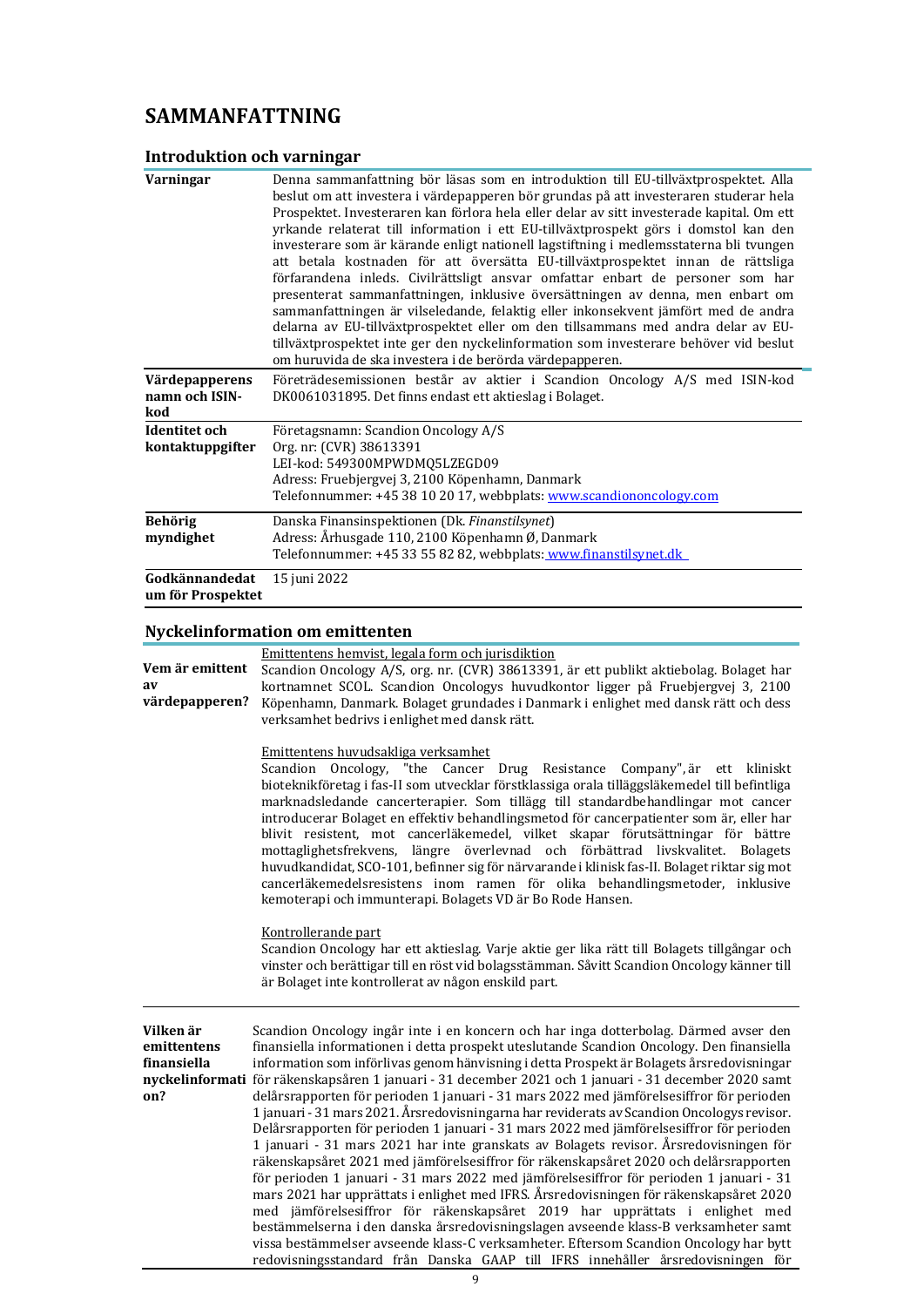räkenskapsåret 2021 omräknade redovisningsposter för räkenskapsåret 2020. Alla poster nedan är upprättade enligt IFRS.

| Resultati akililig                           |                                                                                                                                                                                                                                                                                                                                                                                                                                                                                                                                                                                                                                                                                                                                                                                                                                                                                                                                                                                                                                                                                                                                                                                                                                                                                                                                                                                                                                                                                                                                                                                                                                                                                                                                                                                                                                                                                                                                                                                                                                                                                                                                                                                                                                                                                                                                                                                                                                                                                                             |                                             |                                          |                                          |
|----------------------------------------------|-------------------------------------------------------------------------------------------------------------------------------------------------------------------------------------------------------------------------------------------------------------------------------------------------------------------------------------------------------------------------------------------------------------------------------------------------------------------------------------------------------------------------------------------------------------------------------------------------------------------------------------------------------------------------------------------------------------------------------------------------------------------------------------------------------------------------------------------------------------------------------------------------------------------------------------------------------------------------------------------------------------------------------------------------------------------------------------------------------------------------------------------------------------------------------------------------------------------------------------------------------------------------------------------------------------------------------------------------------------------------------------------------------------------------------------------------------------------------------------------------------------------------------------------------------------------------------------------------------------------------------------------------------------------------------------------------------------------------------------------------------------------------------------------------------------------------------------------------------------------------------------------------------------------------------------------------------------------------------------------------------------------------------------------------------------------------------------------------------------------------------------------------------------------------------------------------------------------------------------------------------------------------------------------------------------------------------------------------------------------------------------------------------------------------------------------------------------------------------------------------------------|---------------------------------------------|------------------------------------------|------------------------------------------|
| <b>TDKK</b>                                  | (Ej reviderade)<br>01/01/2022<br>31/03/2022                                                                                                                                                                                                                                                                                                                                                                                                                                                                                                                                                                                                                                                                                                                                                                                                                                                                                                                                                                                                                                                                                                                                                                                                                                                                                                                                                                                                                                                                                                                                                                                                                                                                                                                                                                                                                                                                                                                                                                                                                                                                                                                                                                                                                                                                                                                                                                                                                                                                 | (Ej reviderade)<br>01/01/2021<br>31/03/2021 | (Reviderade)<br>01/01/2021<br>12/31/2021 | (Reviderade)<br>01/01/2020<br>12/31/2020 |
| Övriga rörelseintäkter                       | 90                                                                                                                                                                                                                                                                                                                                                                                                                                                                                                                                                                                                                                                                                                                                                                                                                                                                                                                                                                                                                                                                                                                                                                                                                                                                                                                                                                                                                                                                                                                                                                                                                                                                                                                                                                                                                                                                                                                                                                                                                                                                                                                                                                                                                                                                                                                                                                                                                                                                                                          | 93                                          | 797                                      | 1,003                                    |
| Rörelseförlust                               | $-16312$                                                                                                                                                                                                                                                                                                                                                                                                                                                                                                                                                                                                                                                                                                                                                                                                                                                                                                                                                                                                                                                                                                                                                                                                                                                                                                                                                                                                                                                                                                                                                                                                                                                                                                                                                                                                                                                                                                                                                                                                                                                                                                                                                                                                                                                                                                                                                                                                                                                                                                    | $-9904$                                     | -55 367                                  | -23 755                                  |
| Nettoförlust för perioden                    | $-12919$                                                                                                                                                                                                                                                                                                                                                                                                                                                                                                                                                                                                                                                                                                                                                                                                                                                                                                                                                                                                                                                                                                                                                                                                                                                                                                                                                                                                                                                                                                                                                                                                                                                                                                                                                                                                                                                                                                                                                                                                                                                                                                                                                                                                                                                                                                                                                                                                                                                                                                    | $-8855$                                     | $-51705$                                 | $-17138$                                 |
| Balansräkning                                |                                                                                                                                                                                                                                                                                                                                                                                                                                                                                                                                                                                                                                                                                                                                                                                                                                                                                                                                                                                                                                                                                                                                                                                                                                                                                                                                                                                                                                                                                                                                                                                                                                                                                                                                                                                                                                                                                                                                                                                                                                                                                                                                                                                                                                                                                                                                                                                                                                                                                                             |                                             |                                          |                                          |
| <b>TDKK</b>                                  | (Ej reviderade)<br>31/03/2022                                                                                                                                                                                                                                                                                                                                                                                                                                                                                                                                                                                                                                                                                                                                                                                                                                                                                                                                                                                                                                                                                                                                                                                                                                                                                                                                                                                                                                                                                                                                                                                                                                                                                                                                                                                                                                                                                                                                                                                                                                                                                                                                                                                                                                                                                                                                                                                                                                                                               | (Ej reviderade)<br>31/03/2021               | (Reviderade)<br>12/31/2021               | (Reviderade)<br>12/31/2020               |
| Summa tillgångar                             | 101 259                                                                                                                                                                                                                                                                                                                                                                                                                                                                                                                                                                                                                                                                                                                                                                                                                                                                                                                                                                                                                                                                                                                                                                                                                                                                                                                                                                                                                                                                                                                                                                                                                                                                                                                                                                                                                                                                                                                                                                                                                                                                                                                                                                                                                                                                                                                                                                                                                                                                                                     | 154 080                                     | 116 219                                  | 186721                                   |
| Summa eget kapital                           | 91672                                                                                                                                                                                                                                                                                                                                                                                                                                                                                                                                                                                                                                                                                                                                                                                                                                                                                                                                                                                                                                                                                                                                                                                                                                                                                                                                                                                                                                                                                                                                                                                                                                                                                                                                                                                                                                                                                                                                                                                                                                                                                                                                                                                                                                                                                                                                                                                                                                                                                                       | 147 101                                     | 104 541                                  | 155 867                                  |
| <b>Kassaflödesanalys</b>                     |                                                                                                                                                                                                                                                                                                                                                                                                                                                                                                                                                                                                                                                                                                                                                                                                                                                                                                                                                                                                                                                                                                                                                                                                                                                                                                                                                                                                                                                                                                                                                                                                                                                                                                                                                                                                                                                                                                                                                                                                                                                                                                                                                                                                                                                                                                                                                                                                                                                                                                             |                                             |                                          |                                          |
| <b>TDKK</b>                                  | (Ej reviderade)<br>01/01/2022<br>31/03/2022                                                                                                                                                                                                                                                                                                                                                                                                                                                                                                                                                                                                                                                                                                                                                                                                                                                                                                                                                                                                                                                                                                                                                                                                                                                                                                                                                                                                                                                                                                                                                                                                                                                                                                                                                                                                                                                                                                                                                                                                                                                                                                                                                                                                                                                                                                                                                                                                                                                                 | (Ej reviderade)<br>01/01/2021<br>31/03/2021 | (Reviderade)<br>01/01/2021<br>12/31/2021 | (Reviderade)<br>01/01/2020<br>12/31/2020 |
| Kassaflöde från den löpande<br>verksamheten  | $-17703$                                                                                                                                                                                                                                                                                                                                                                                                                                                                                                                                                                                                                                                                                                                                                                                                                                                                                                                                                                                                                                                                                                                                                                                                                                                                                                                                                                                                                                                                                                                                                                                                                                                                                                                                                                                                                                                                                                                                                                                                                                                                                                                                                                                                                                                                                                                                                                                                                                                                                                    | $-11170$                                    | -49 798                                  | $-17227$                                 |
| Kassaflöde från<br>investeringsverksamheten  | 196<br>$-238$                                                                                                                                                                                                                                                                                                                                                                                                                                                                                                                                                                                                                                                                                                                                                                                                                                                                                                                                                                                                                                                                                                                                                                                                                                                                                                                                                                                                                                                                                                                                                                                                                                                                                                                                                                                                                                                                                                                                                                                                                                                                                                                                                                                                                                                                                                                                                                                                                                                                                               | $\bf{0}$<br>150,572                         | $-485$<br>150,179                        | -46<br>7,666                             |
| Kassaflöde från<br>finansieringsverksamheten |                                                                                                                                                                                                                                                                                                                                                                                                                                                                                                                                                                                                                                                                                                                                                                                                                                                                                                                                                                                                                                                                                                                                                                                                                                                                                                                                                                                                                                                                                                                                                                                                                                                                                                                                                                                                                                                                                                                                                                                                                                                                                                                                                                                                                                                                                                                                                                                                                                                                                                             |                                             |                                          |                                          |
| specifika för<br>emittenten                  | Scandion Oncology har rapporterat betydande förluster sedan Bolaget startade sin<br>verksamhet och för räkenskapsåret 2021 redovisade Scandion Oncology en nettoförlust om<br>51,7 miljoner DKK. Scandion Oncologys pågående och planerade kliniska studier kommer<br>att medföra betydande kostnader för Bolaget. Det finns en risk att förseningar i<br>kliniska/kontrollerade studier eller produktutveckling resulterar i att kassaflöde genereras<br>senare än planerat eller inte alls. Vidare finns det en risk att Scandion Oncologys mål inte<br>kommer att uppnås inom ramen för nuvarande tidplan och att det tar längre tid än planerat<br>att nå de milstolpar som fastställts av Bolagets styrelse. En situation kan uppstå där<br>Scandion Oncology behöver anskaffa ytterligare kapital i framtiden, beroende på när och<br>hur mycket intäkter, om några, Bolaget kan generera i förhållande till sina utgifter.<br>Omfattningen av den negativa effekten om riskerna realiseras: Det finns risk att ytterligare<br>kapital inte är tillgängligt för Bolaget på kommersiellt fördelaktiga villkor eller<br>överhuvudtaget och det finns en risk att detta leder till att utvecklingen av Bolagets<br>produkter tillfälligt stoppas eller att Bolaget kommer att tvingas bedriva sin verksamhet i<br>en långsammare takt än önskat, vilket kan leda till förseningar eller att<br>kommersialiseringen inte genomförs och inga intäkter erhålls. Det finns en risk att brist på<br>finansiering eller misslyckade åtgärder kommer att resultera i att Bolaget blir föremål för<br>rekonstruktion eller, i värsta fall, konkurs. Om riskerna realiseras bedöms det kunna ha stor<br>påverkan på Scandion Oncology.<br>Sannolikhet att riskerna realiseras: Sannolikheten att riskerna realiseras är hög.<br>Registrering och licensiering<br>Scandion Oncology har ännu inte erhållit godkännande för någon produktkandidat för<br>kommersiell försäljning och som ett resultat har Bolaget ännu inte genererat några intäkter<br>samt har ådragit sig betydande ekonomiska förluster och kan fortsätta att drabbas av<br>betydande ekonomiska förluster i framtiden, vilket gör det svårt att bedöma Bolagets<br>framtida lönsamhet. Bolaget har dock erhållit viss definierad summa pengar i icke-<br>utspädande finansiering i samband med specifika aktiviteter. För att kunna marknadsföra<br>och sälja läkemedel måste tillstånd erhållas och registrering ske hos lämplig myndighet på |                                             |                                          |                                          |

#### Resultaträkning

10

förmåga att generera intäkter hämmas. Det finns också en risk att observationer och återkoppling på Bolagets föreslagna studieplaner kommer att resultera i förseningar och/eller ökade kostnader för Bolaget. Vidare kan tillämpliga lagar och regleringar och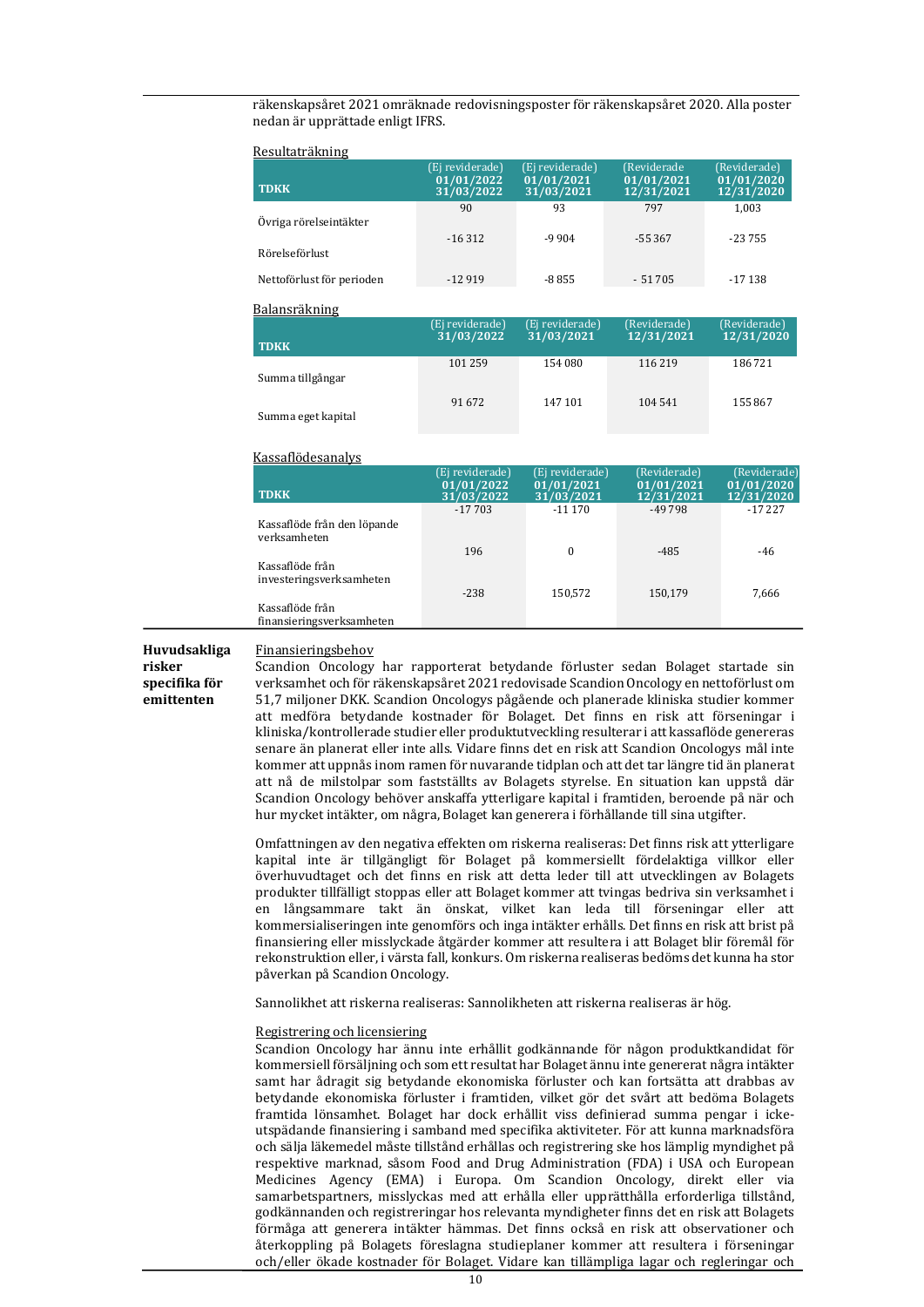tolkningen av dessa ändras och dessa ändringar kan vara väsentliga. Det finns en risk att detta påverkar Bolagets förutsättningar att uppfylla regulatoriska krav. Det finns således en risk att Scandion Oncology, direkt eller via samarbetspartners, inte erhåller nödvändiga tillstånd och registreringar hos relevanta myndigheter.

Omfattningen av den negativa effekten om riskerna realiseras: För det fall Bolaget inte erhåller nödvändiga tillstånd och registreringar hos relevanta myndigheter finns det en risk att Bolagets intjäningspotential och finansiella ställning kommer att påverkas negativt. Om riskerna realiseras bedöms det kunna få stor påverkan på Scandion Oncology.

Sannolikhet att riskerna realiseras: Sannolikheten att riskerna realiseras är hög.

#### Bolaget är i en utvecklingsfas

Bolaget grundades 2017 och har sedan dess bedrivit forskning och utveckling av nya läkemedelskandidater för att bekämpa läkemedelsresistens vid cancer. Bolaget har haft rörelseförluster sedan starten på grund av verksamhetens karaktär och Bolaget har ännu inte lanserat något läkemedel på marknaden och har därför inte genererat några intäkter. Det finns ingen garanti för att några läkemedelskandidater kommer att godkännas för marknadsföring och försäljning och om de godkänns finns det inte några garantier att några läkemedelskandidater från Bolaget kommer att bli kommersiellt framgångsrika eller att Bolaget kommer att bli lönsamt. Styrelsen har gjort bedömningen att de två kliniska studierna, en inom kolorektalcancer och en annan inom bukspottkörtelcancer, behöver ytterligare utveckling innan utlicensiering eller försäljning av projekt kan övervägas och att ytterligare studier sannolikt kommer att behövas. Det är inte möjligt att förutse Bolagets försäljningspotential i förväg och dessutom finns det en risk att Bolaget inte kommer att kunna attrahera licenstagare eller köpare till sina läkemedelsprojekt.

Omfattningen av den negativa effekten om riskerna realiseras: För att bli och förbli lönsamt måste Bolaget lyckas utveckla och på sikt kommersialisera produkter som genererar intäkter. Detta förutsätter att Bolaget är framgångsrikt i en rad utmanande processer, inklusive att slutföra kliniska studier av Bolagets produkter eller ingå intäktsgenererande partnerskap med annan part. Vidare strävar Bolaget efter att upptäcka ytterligare produktkandidater, att erhålla regulatoriskt godkännande för dessa produktkandidater samt att sälja, tillverka, lansera och marknadsföra produktkandidaterna. Bolaget befinner sig i ett tidigt skede av dessa processer. Bolaget kanske aldrig kommer att lyckas med dessa processer och även om Bolaget gör det kommer det kanske aldrig att generera intäkter som är betydande nog för att uppnå lönsamhet. Om riskerna realiseras bedöms det kunna ha stor påverkan på Scandion Oncology.

Sannolikhet att riskerna realiseras: Sannolikheten att riskerna realiseras är medel.

#### Kliniska och kontrollerande studier

Läkemedelsindustrin i allmänhet, och kliniska studier i synnerhet, är förknippade med stor osäkerhet och risk kring förseningar och utfall av studierna. Det finns risk att resultat från tidiga kliniska studier inte stämmer överens med resultaten i mer omfattande kliniska studier. Vidare finns det en risk att Scandion Oncologys nuvarande och planerade framtida kliniska/kontrollerade studier inte kommer att indikera tillräcklig säkerhet och effekt för att Bolagets produktkandidater ska godkännas eller för att Bolaget ska kunna utlicensiera eller sälja läkemedelsprojekten i ett senare skede. Det finns följaktligen en risk att detta leder till minskade eller bristande medel i Bolaget. Sedan början av 2020 har Bolagets kliniska studier i viss mån påverkats av Covid-19-pandemin. En ny pandemi eller en stor ökning av sjukhuspatienter på grund av en pandemi kan försena kliniska läkemedelsstudier och medföra ökade kostnader för sådana studier.

Omfattningen av den negativa effekten om riskerna realiseras: Varje misslyckande eller försening i genomförandet av kliniska/kontrollerade studier för någon av Bolagets produktkandidater, oavsett anledning, kan hindra Bolaget från att erhålla myndighetsgodkännanden eller kommersialisera produktkandidater i tid eller överhuvudtaget, vilket skulle kräva att Bolaget ådrar sig ytterligare kostnader och skulle försena erhållandet av produktintäkter. Om riskerna realiseras bedöms det kunna ha stor påverkan på Scandion Oncology.

Sannolikhet att riskerna realiseras: Sannolikheten att riskerna realiseras är medel.

#### Utvecklingskostnader

Scandion Oncology räknar med att fortsätta utveckla och vidareutveckla produkter inom sitt verksamhetsområde. Det är inte möjligt att exakt förutse vilken tid och vilka kostnader utvecklingen av Bolagets produktkandidater kommer att ta i anspråk. Detta innebär att det finns en risk att planerad produktutveckling blir mer kostsam än planerat.

Omfattningen av den negativa effekten om riskerna realiseras: Om utvecklingen av en ny produkt tar längre tid än beräknat finns det en risk att detta leder till ökade utvecklingskostnader och därmed ett minskat rörelseresultat för Bolaget. Om riskerna realiseras bedöms det kunna ha stor påverkan på Scandion Oncology.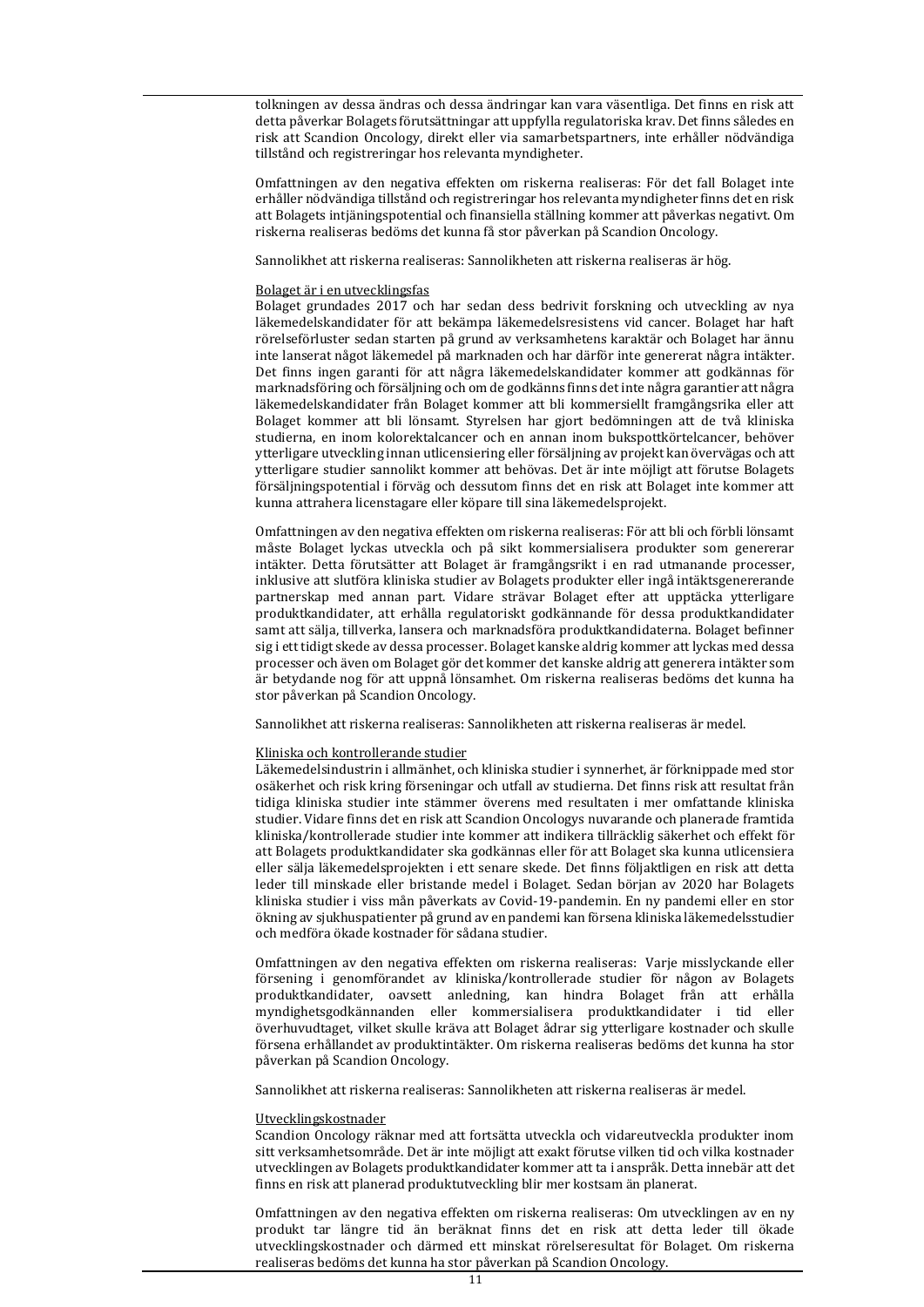Sannolikhet att riskerna realiseras: Sannolikheten att riskerna realiseras är medel.

#### Konkurrenter

Vissa av Scandion Oncologys konkurrenter och potentiella framtida konkurrenter inkluderar multinationella företag med betydande finansiella resurser. Det finns en risk att betydande investeringar och produktutveckling från en konkurrent leder till en mindre gynnsam situation vad gäller försäljning eller intäktsmöjligheter, eftersom konkurrenten kan utveckla produkter som överträffar Bolagets produkter och därmed övertar marknadsandelar från Bolaget. Vidare verkar Scandion Oncology inom ett område med betydande global konkurrens och snabba teknologiska framsteg, vilket kan innebära att Bolagets konkurrenter utvecklar andra behandlingar för indikationer liknande de som utvecklas av Bolaget och/eller att sådana konkurrenter kan ha möjlighet att kommersialisera sådana behandlingar mer framgångsrikt än Bolaget om sådana företag beslutar sig för att etablera sig inom samma affärsområde som Bolaget.

Omfattningen av den negativa effekten om riskerna realiseras: För det fall konkurrenter utvecklar produkter med bättre funktion och/eller högre kvalitet än Bolagets finns det en risk att Bolagets försäljning och vinst minskar. Om riskerna realiseras bedöms det kunna ha stor påverkan på Scandion Oncology.

Sannolikhet att riskerna realiseras: Sannolikheten att riskerna realiseras är medel.

#### Produktansvar

Eftersom Scandion Oncology är verksamt inom läkemedelsindustrin föreligger risker förknippade med produktansvar. Det finns en risk att Bolaget kommer att hållas ansvarigt för en eventuell incident i kliniska studier, även i de fall kliniska studier genomförs av en extern tredje part, eller i samband med utveckling, marknadsföring eller försäljning av Bolagets produktkandidater om de skulle godkännas och kommersialiseras. Rättsprocesser skulle vara tidskrävande för Bolagets ledning och kan medföra betydande kostnader och förluster, vilket skulle kunna negativt påverka Bolagets verksamhet, resultat och kassaflöden. Det finns ingen garanti för att Bolaget kommer att vara framgångsrikt i framtida rättstvister eller liknande processer.

Omfattningen av den negativa effekten om riskerna realiseras: För det fall en incident inträffar i en klinisk studie eller i samband med utveckling, marknadsföring eller försäljning av Bolagets produktkandidater, om de godkänns och kommersialiseras, och om Scandion Oncology skulle hållas ansvarigt för detta, finns det en risk att Bolagets försäkringsskydd inte är tillräckligt för att fullt ut täcka eventuella framtida rättsliga anspråk och det finns ingen garanti för att Bolagets försäkringsskydd kommer att fortsätta att vara tillgängligt på rimliga kommersiella villkor eller att vara tillräckligt omfattande. Det finns en risk att detta påverkar Bolaget negativt, såväl anseendemässigt som ekonomiskt. Om riskerna realiseras bedöms det kunna ha stor påverkan på Scandion Oncology.

Sannolikhet att riskerna realiseras: Sannolikheten att riskerna realiseras är medel.

#### Nyckelinformation om värdepapperen

Bolaget.

| Vilka är<br>värdepappere<br>ns viktigaste<br>egenskaper? | Värdepapperens typ, slag och ISIN-kod<br>Scandion Oncologys aktier med ISIN-kod DK0061031895 handlas på Nasdaq First North.<br>Kortnamnet (tickern) för aktien är SCOL. De nyemitterade aktierna i Företrädesemissionen<br>kommer att handlas med samma ISIN-kod som de aktier som redan är upptagna till handel.<br>Det finns endast ett aktieslag i Bolaget. |
|----------------------------------------------------------|----------------------------------------------------------------------------------------------------------------------------------------------------------------------------------------------------------------------------------------------------------------------------------------------------------------------------------------------------------------|
|                                                          | Valuta, kvotvärde och antal aktier<br>Aktierna är denominerade i DKK. Bolagets registrerade aktiekapital uppgår till 2 361<br>962,484 DKK fördelat på 32 135 544 aktier per dagen för detta Prospekt. Samtliga aktier är<br>fullt betalda och kvotvärdet per aktie är 0,0735 DKK.                                                                              |
|                                                          | Rättigheter förenade med värdepapperen<br>Alla aktier i Bolaget berättigar till lika rätt till utdelning. Varje aktie berättigar till en röst på<br>bolagsstämman och varje aktieägare kan rösta för samtliga av dennes aktier utan<br>begränsningar. Alla aktier medför lika rättigheter.                                                                     |
|                                                          | Värdepapperens överlåtbarhet<br>Aktierna i Scandion Oncology är inte föremål för några överlåtelsebegränsningar.                                                                                                                                                                                                                                               |
|                                                          | Tidigare utdelningar och utdelningspolicy<br>Historiskt har ingen utdelning lämnats av Scandion Oncology. Scandion Oncology befinner<br>sig i en utvecklingsfas och potentiellt överskott planeras att återinvesteras i utvecklingen av                                                                                                                        |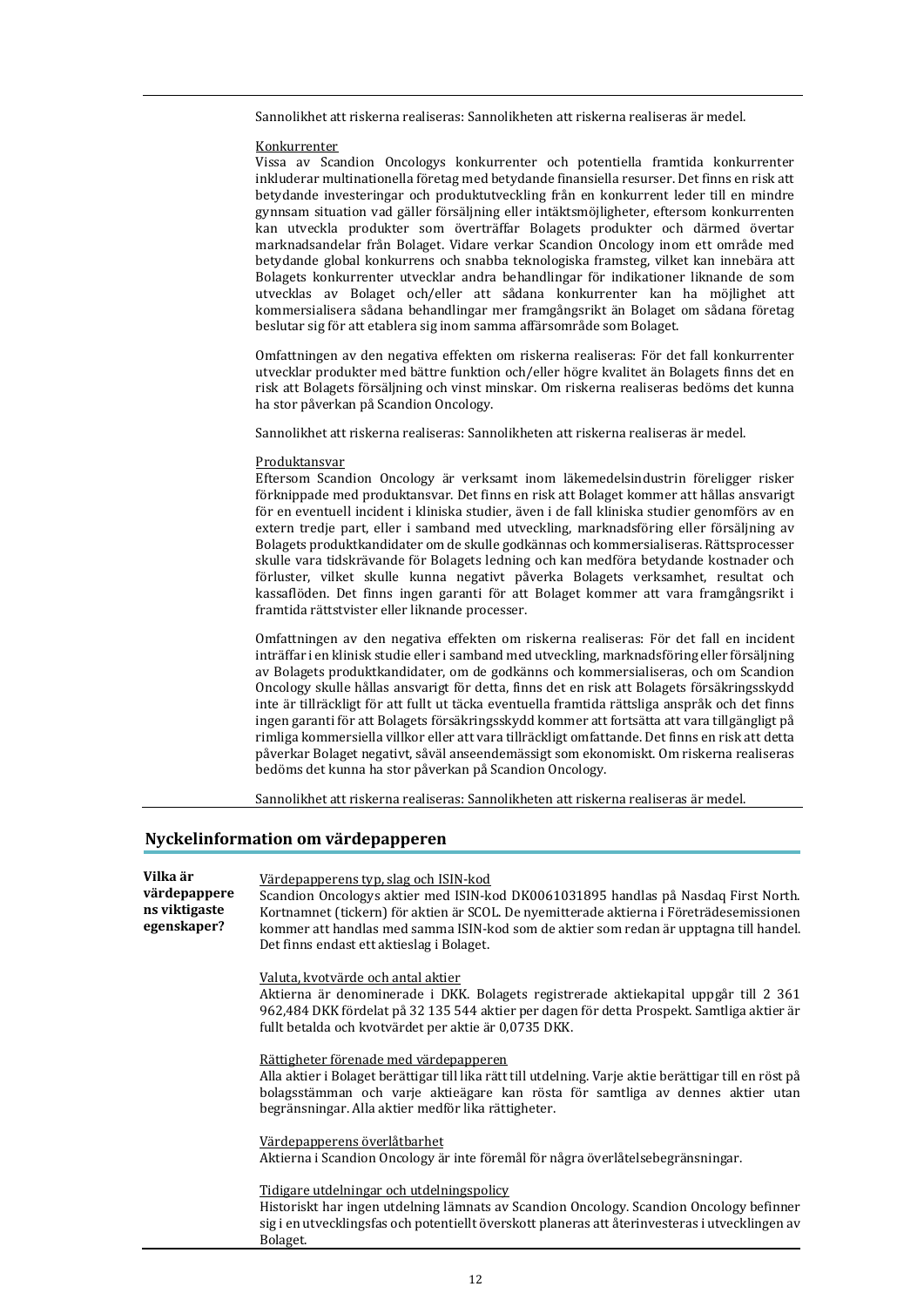| Var kommer<br>värdepappe<br>ren att<br>handlas                    | Scandion Oncologys aktie handlas på Nasdaq First North och de nyemitterade aktierna i<br>Företrädesemissionen kommer att tas upp till handel på Nasdaq First North. Nasdaq First<br>North är en multilateral handelsplattform registrerad som en tillväxtmarknad för små och<br>medelstora företag. Bolag som är noterade på Nasdaq First North har åtagit sig att följa<br>Nasdaq First Norths noteringsavtal. Nasdaq First North är inte en reglerad marknad.                                                                                                                                                                                                                                                                                                                                                                                                                                                                                                                                                                                                                                                                                                                                                                                                                                                                                                                                                                                                                                                                                                                                                                                                                                                                                                                                                                                                                                                                                                                                                                                                                                                                                                                                                                                                                                                                                                                                                                                                                                                                                                                                                                                                                                                                                                                  |
|-------------------------------------------------------------------|----------------------------------------------------------------------------------------------------------------------------------------------------------------------------------------------------------------------------------------------------------------------------------------------------------------------------------------------------------------------------------------------------------------------------------------------------------------------------------------------------------------------------------------------------------------------------------------------------------------------------------------------------------------------------------------------------------------------------------------------------------------------------------------------------------------------------------------------------------------------------------------------------------------------------------------------------------------------------------------------------------------------------------------------------------------------------------------------------------------------------------------------------------------------------------------------------------------------------------------------------------------------------------------------------------------------------------------------------------------------------------------------------------------------------------------------------------------------------------------------------------------------------------------------------------------------------------------------------------------------------------------------------------------------------------------------------------------------------------------------------------------------------------------------------------------------------------------------------------------------------------------------------------------------------------------------------------------------------------------------------------------------------------------------------------------------------------------------------------------------------------------------------------------------------------------------------------------------------------------------------------------------------------------------------------------------------------------------------------------------------------------------------------------------------------------------------------------------------------------------------------------------------------------------------------------------------------------------------------------------------------------------------------------------------------------------------------------------------------------------------------------------------------|
| Vilka är<br>nyckelriskerna<br>specifika för<br>värdepapperen<br>? | Värdepappernas värde och likviditet kan fluktuera<br>En investerare bör notera att en investering i Bolagets värdepapper är förenad med risker.<br>Noterade värdepapper påverkas ibland av betydande kurs- och volymfluktuationer som<br>inte är kopplade till Bolagets resultatutveckling. Under perioden 1 januari till 31 mars<br>2022 har stängningskursen för Bolagets aktie varit 13,0 SEK som lägst och 19,0 SEK som<br>högst. Värdepapperens prisutveckling är beroende av flera faktorer, varav några är<br>företagsspecifika, medan andra är relaterade till aktiemarknaden i allmänhet. Det finns<br>därför ingen garanti avseende den framtida prisutvecklingen av Bolagets värdepapper.<br>Värdet på investeringen kan öka såväl som minska. Begränsad likviditet i Bolagets<br>värdepapper kan också medföra volatilitet i aktiekursen. Det finns en risk att Bolagets<br>värdepapper inte kan säljas till ett pris som är acceptabelt för innehavarna eller<br>överhuvudtaget.<br>Handel i teckningsrätter och betalda tecknade aktier (BTA) kan vara begränsad<br>De som var registrerade som aktieägare i Scandion Oncology på avstämningsdagen<br>erhåller teckningsrätter i proportion till sina befintliga aktieinnehav. Teckningsrätterna<br>förväntas ha ett ekonomiskt värde som endast kan komma innehavaren till godo om han<br>eller hon antingen utnyttjar dem för att teckna nya aktier senast den 1 juli 2022 eller säljer<br>teckningsrätterna senast den 28 juni 2022. Efter den 1 juli 2022 kommer outnyttjade<br>teckningsrätter utan föregående meddelande att tas bort från innehavarens VP-konto och<br>innehavaren kommer därmed i sin helhet att fråntas teckningsrätternas förväntade<br>ekonomiska värde. Såväl teckningsrätter som BTA, vilka bokas in på aktietecknarnas VP-<br>konto efter teckning genom betalning, kommer att vara föremål för handel på Nasdaq<br>First North under en begränsad tidsperiod. Handeln i dessa instrument kan komma att<br>vara begränsad, vilket kan orsaka problem för innehavare att sälja sina teckningsrätter<br>och/eller BTA och därmed kompensera sig för den ekonomiska utspädningseffekt som<br>Företrädesemissionen medför samt under den period då handel med BTA förväntas äga<br>rum på Nasdaq First North (16 juni 2022 tills det danska Bolagsverket har registrerat<br>Företrädesemissionen). Investerare riskerar därmed också att inte kunna realisera värdet<br>av sina BTA. Sådana omständigheter skulle innebära en betydande risk för enskilda<br>investerare. Begränsad likviditet kan också medföra ökad volatilitet i handelskursen för<br>teckningsrätter och/eller BTA. Följaktligen riskerar prissättningen av dessa instrument<br>att bli felaktig eller vilseledande. |
|                                                                   |                                                                                                                                                                                                                                                                                                                                                                                                                                                                                                                                                                                                                                                                                                                                                                                                                                                                                                                                                                                                                                                                                                                                                                                                                                                                                                                                                                                                                                                                                                                                                                                                                                                                                                                                                                                                                                                                                                                                                                                                                                                                                                                                                                                                                                                                                                                                                                                                                                                                                                                                                                                                                                                                                                                                                                                  |

## Nyckelinformation om Företrädesemissionen

| På vilka villkor<br>och enligt vilken<br>tidplan kan jag<br>investera i<br>värdepapperen? | Företrädesrätt<br>De som på avstämningsdagen, den 13 juni 2022, var registrerade som aktieägare i<br>Scandion Oncology har företrädesrätt att teckna nya aktier i Företrädesemissionen. För<br>en (1) befintlig aktie som innehas på avstämningsdagen erhåller innehavaren en (1)<br>teckningsrätt. Tre (3) teckningsrätter berättigar till teckning av en (1) ny aktie. |
|-------------------------------------------------------------------------------------------|--------------------------------------------------------------------------------------------------------------------------------------------------------------------------------------------------------------------------------------------------------------------------------------------------------------------------------------------------------------------------|
|                                                                                           | <b>Teckningskurs</b><br>Teckningskursen per aktie är 8,75 SEK. Inget courtage kommer att utgå.                                                                                                                                                                                                                                                                           |
|                                                                                           | <u>Avstämningsdag</u><br>Avstämningsdag hos Euroclear Sweden för rätt att erhålla teckningsrätter i<br>Företrädesemissionen var den 13 juni 2022. Sista dag för handel i Bolagets aktie med<br>rätt till deltagande i Företrädesemissionen var den 9 juni 2022. Första dag för handel i<br>Bolagets aktie utan rätt att delta i Företrädesemissionen var 10 juni 2022.   |
|                                                                                           | Teckningsperiod<br>Teckning av aktier med stöd av teckningsrätter ska under perioden från och med den 16<br>juni 2022 till och med den 1 juli 2022.                                                                                                                                                                                                                      |
|                                                                                           | Handel i teckningsrätter<br>Handel med teckningsrätter äger rum på Nasdaq First North under perioden från och<br>med den 16 juni 2022 till och med den 28 juni 2022.                                                                                                                                                                                                     |
|                                                                                           | Utspädning till följd av Företrädesemissionen<br>$1.9 \t 1.1 \t 1.1 \t 1.1 \t 1.1 \t 1.1 \t 1.1 \t 1.1 \t 1.1 \t 1.1 \t 1.1 \t 1.1 \t 1.1 \t 1.1 \t 1.1 \t 1.1 \t 1.1 \t 1.1 \t 1.1 \t 1.1 \t 1.1 \t 1.1 \t 1.1 \t 1.1 \t 1.1 \t 1.1 \t 1.1 \t 1.1 \t 1.1 \t 1.1 \t 1.1 \t 1.1 \t 1.1 \t 1.1 \t 1.1 \t 1.1 \t 1.1 \$<br>.                                                |

Full teckning i Företrädesemissionen innebär att antalet aktier i Bolaget ökar med totalt 10 711 848 nya aktier. Aktieägare som väljer att inte delta i Företrädesemissionen